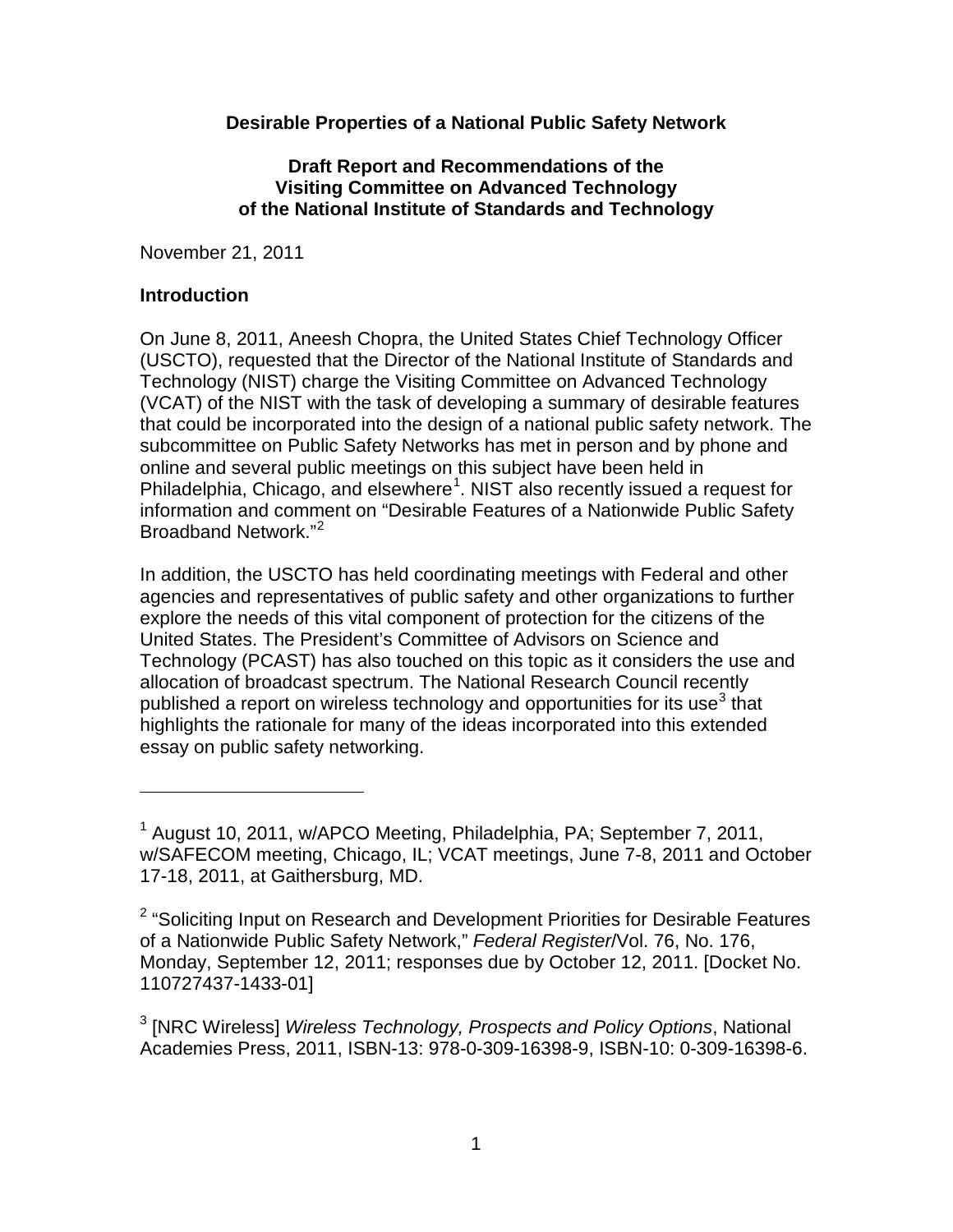It is also recognized that the diverse participants in public safety include a wide range of private sector organizations and civilian volunteers and that the aggregate also operates, from time to time, in nondomestic emergencies to render aid and assistance. The scope and diversity of demands levied on the public safety fabric strongly influence the nature of the communications infrastructure that is needed to manage and coordinate responses to events that challenge public safety.

This extended essay is intended to provide a summary of features that appear to the VCAT to be relevant to and potentially useful objectives for the design of a national public safety network. This is not a design document, although many of the observations are intended to influence subsequent design or designs for a national public safety network.

# **1. Observations and Context**

### 1.1 Scope of Public Safety Community

Public safety is an extremely broad term and encompasses law enforcement, response to fire, natural and man-made disasters, medical emergencies, threats to public order and a host of other situations. Moreover, the so-called "first responder" community is, itself, geographically, jurisdictionally and organizationally diverse. Even within the context of the National Incident Management System (NIMS), $<sup>4</sup>$  $<sup>4</sup>$  $<sup>4</sup>$  chains of command and authority can be</sup> manifold. In some cases, the usual fire, police, and medical responder cohorts are augmented with National Guard and military units, volunteer efforts, and nongovernmental organizations such as the Red Cross, among others. Not to be lost, however, is the observation that most incident responses begin in a local context but may blossom into a much more complex process for a variety of reasons.

It seems worth observing that "national security" and "public safety," while overlapping, are not coincident. The former is generally concerned with external threats that may, of course, also threaten domestic public safety. Public safety includes concerns for natural disasters, accidents and deliberately harmful acts. In many cases, the assets of the military and civilian organizations are drawn together to cope with situations beyond the capacity of either separately. The two regimes function with sometimes significantly different and even conflicting or at least incompatible policies, making the problem of coordination more complex and potentially affecting system designs for interoperability across a broad spectrum of actors.

<span id="page-1-0"></span><sup>4</sup> http://www.fema.gov/emergency/nims/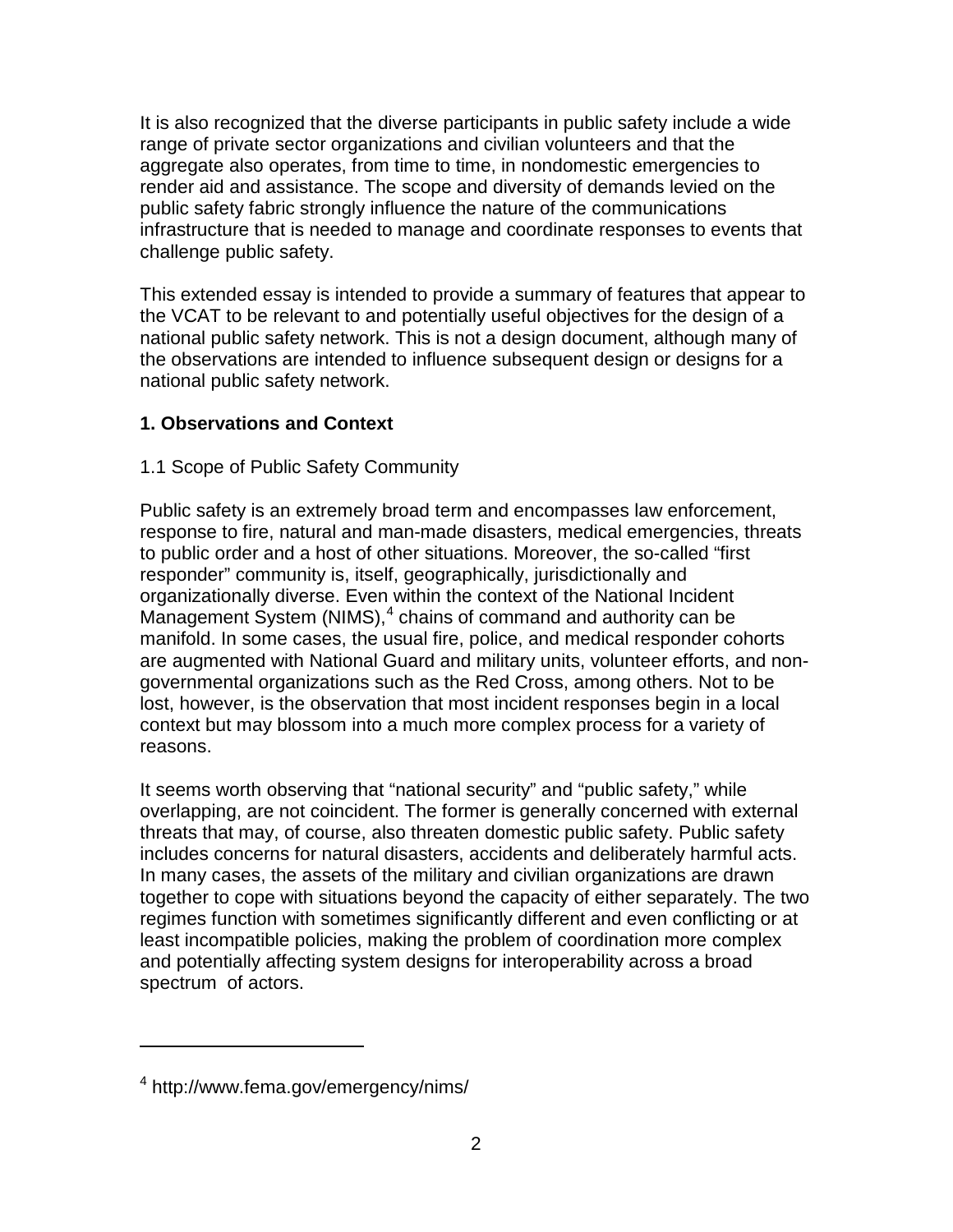At least one commentator<sup>[5](#page-2-0)</sup> observed that achieving public safety is hard because the effort is fragmented across the country. No single entity is in charge across the entire public safety enterprise, and solutions are expensive. Leadership is needed and costs need to be reduced. The classic "name a Czar" solution is not likely to work, either. Frameworks for cooperation that can build on common planning, standards, technology, budgeting and practices seem to be the most productive avenues for progress.

There are estimated to be 14,000 police departments, 3,000 sheriff's offices, more than 6,000 911 centers, 65+ Fusion Centers, 1.2 million employees in city, county, state, and Federal law enforcement and 800,000 in private-sector security in the United States. These 2 million people worry about public safety for over 300 million citizens: a ratio of 150:1. Anything we can do to increase the efficiency and effectiveness of our public safety sector will benefit everyone.

## 1.2 Modern Communications

Coordination requires more than voice communication in this second decade of the 21<sup>st</sup> Century. It incorporates data, voice, and video communication and in the packet environment of the Internet, these are largely indistinguishable at the packet level. Indeed, it has become helpful if not vital and necessary, to equip emergency responders with access to the contents of the World Wide Web and to specialized and possibly access-controlled sources of information to aid in response to particular emergencies. As devices become part of the growing Internet, emergency responders may well need to have access to and even control over devices for surveillance and remote actuation.

Implicit in these observations is the apparent need for standards that will permit interoperation of communication devices and systems across a broad swath of actors in the public safety landscape. That these standards would benefit from international scope should be apparent, in the interest of facilitating responses to nondomestic emergencies, and taking advantage of larger markets to drive costs down through economies of scale.

# 1.3 Resilience, Robustness and Recovery

Without question, communications in support of public safety must be reliable, especially under stressed conditions, including, for example, loss of power, loss of infrastructure and lack of operating personnel. It seems appropriate to observe that this objective may be met not only through redundant provisioning but also through rapid deployment of temporary or even permanent infrastructure. Not only will first responders need rugged equipment but they will also need an ability

<span id="page-2-0"></span><sup>5</sup> John Gustafson, private communication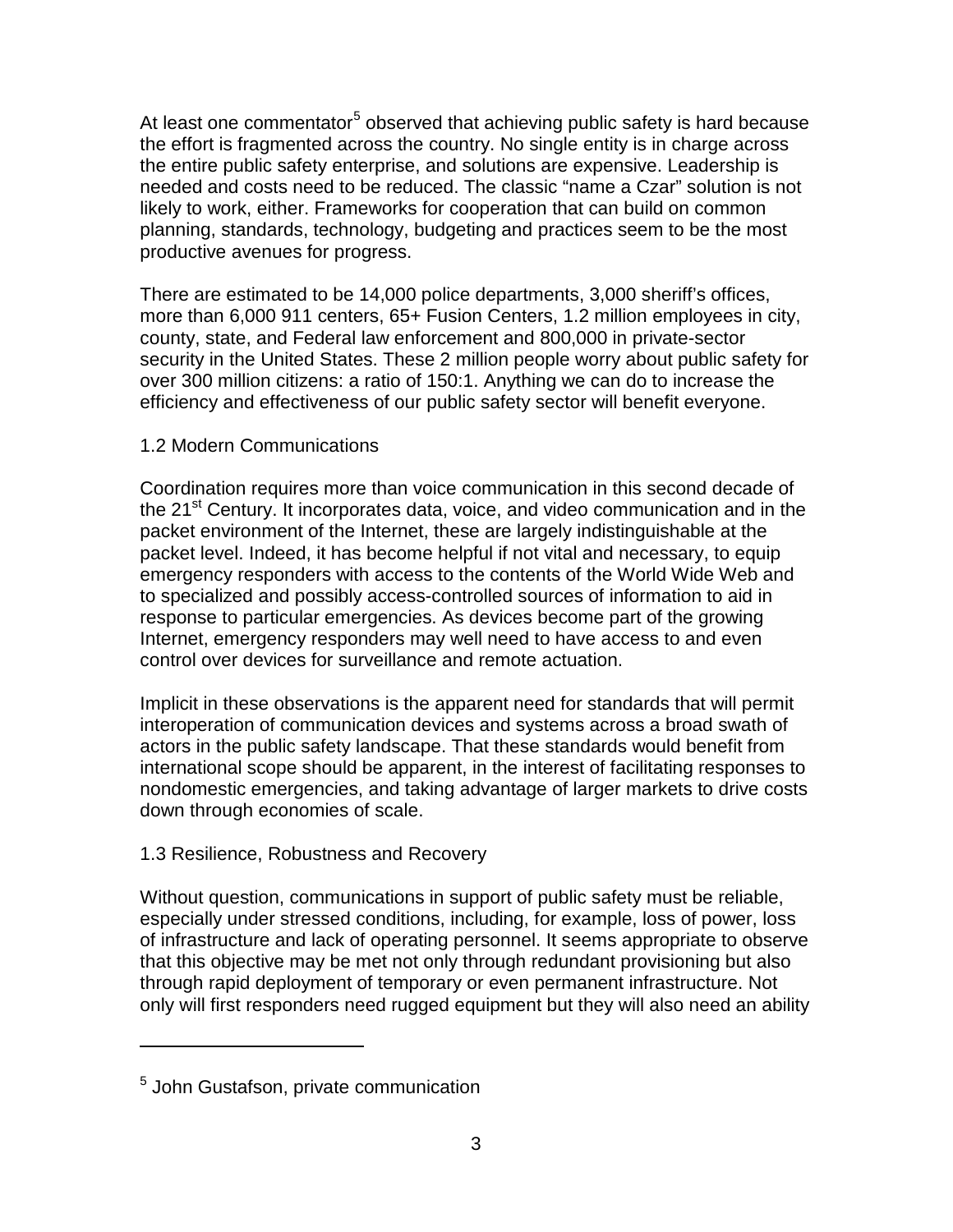to deploy auxiliary or replacement gear quickly, at need. The utility of common standards should be obvious in this context – national, state and local-level caches of common equipment will be far more feasible if standards that permit interoperability can be established, adopted and applied.

It is also worth observing that operating conditions in emergencies are usually far from optimal, leading to the need for rugged gear that can be operated handsfree or with one hand and with protective gear in place including gloves. It is also important to recognize that not every piece of gear associated with emergency response has to have the same degree of ruggedness. There are in-vehicle devices, command centers and remote information processing sites that may be protected from the worst conditions and therefore able to operate with commercial quality equipment. A key objective, again, is for all equipment and systems to be able to interwork at need.

At least one participant in the public meetings suggested the creation of selfsupporting "Regional Resilience Networks" acting as emergency communications utility companies that could be interconnected, possibly through commercial backbones. Such systems in the 25 largest coastal metropolitan areas would cover approximately 100 million of the 330 million U.S. population. In a related observation, the incorporation of private sector facilities, organizations and resources into national scale planning for public safety could lead to cost sharing and increased coherence.

#### 1.4 Security, Authentication and Access Control

Generally speaking, access to emergency communications (including information sources, surveillance devices, remote control systems and so on) has to be managed. This implies that some kind of authentication is needed to validate a participant in emergency or public safety response. As has been suggested in section 1.1, a wide range of potential participants may require validation, and that rapid and reliable means to authorize responding actors will be particularly helpful. A variety of mechanisms may be invoked to achieve this objective, but it seems important to suggest that relying solely on such methods as user names and passwords may be naïve if not seriously risky. Again, the need for broadly applicable standards is clear, as are distributed methods for authentication to avoid the potential clumsiness and latency of overly centralized management. Pre-authorizations may prove useful as well as mechanisms that support and validate inter-organizational trust. It may also be worth considering the notion of identity according to "role" in addition to "person" to aid in pre-configuring communication and authentication system responses to particular kinds of incidents.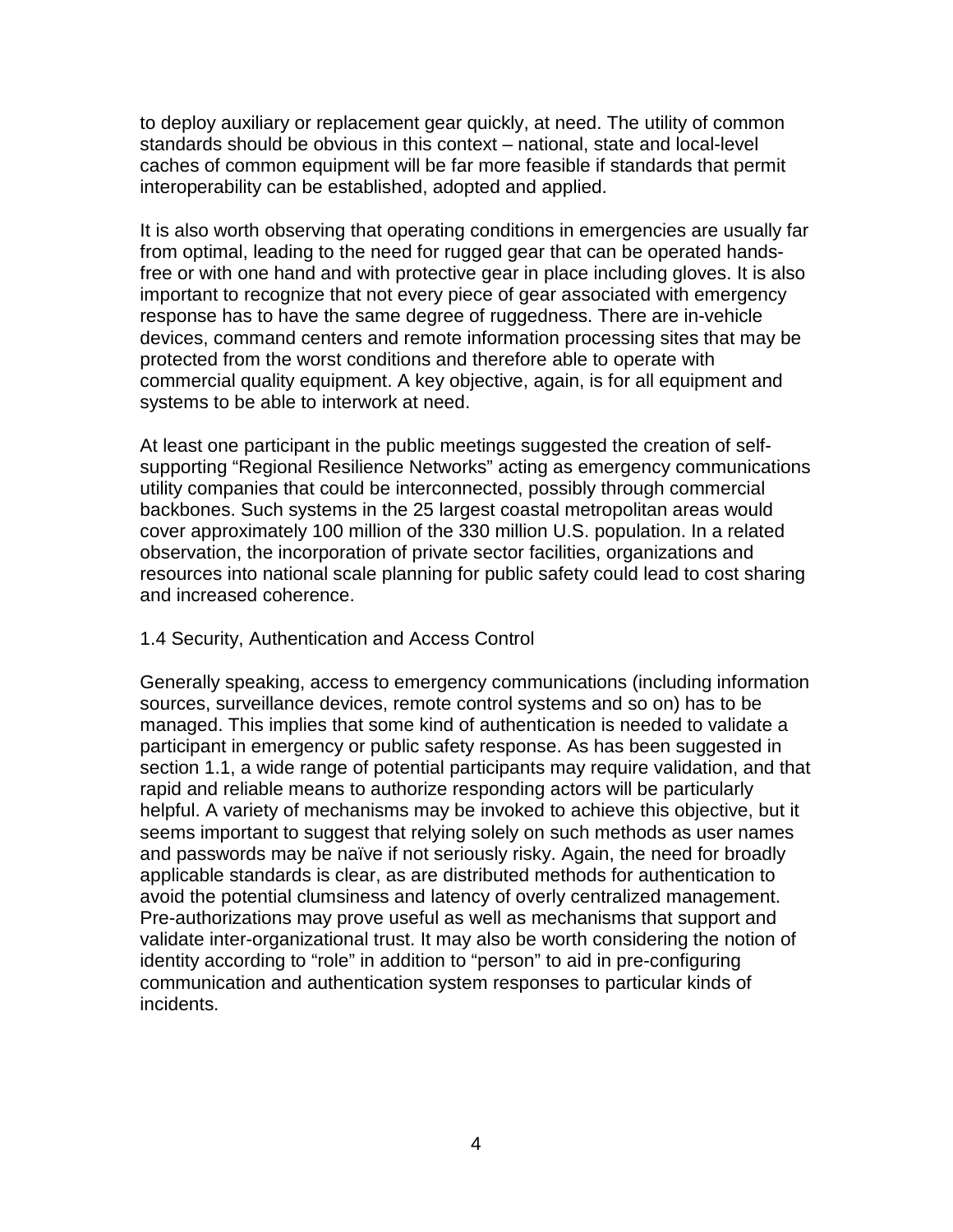Homeland Security Presidential Directive 12 [HSPD12]<sup>[6](#page-4-0)</sup> represents a major initiative towards establishing common standards for personal identification within the Federal Government. Many of the ideas contained within this framework are potentially relevant to the problem of authentication in the context of general emergency services and should be taken into consideration.

## 1.5 Cost

 $\overline{a}$ 

Among the most serious barriers to effective emergency response is the cost of equipment, systems, maintenance and training in support of first responders. While there are many components that contribute to cost, there is a need to balance functionality and cost. Again, the potential value of common standards seems clear because they promote interoperability and competition. The design of the public safety network and the gear needed to exercise it must take into account realistic limits to affordability. Bulk purchases and national-or state-level warehousing may help to drive some costs down through economy of production scale.

It is also worth recognizing that commercial, "smart phone" platforms have produced substantial creative energy for development of useful applications. The notion of a land-mobile radio as a smart platform and designing that notion into the system seems very attractive as a way to facilitate public safety features and applications, many of which may be developed by the public safety community itself.

Use of commercial, off-the-shelf equipment, adapted or augmented perhaps to support specific emergency service needs, is also attractive and the next section explores this avenue briefly.

# 1.6 Interoperation with Commercially Deployed Systems

The currently apparent vector for a national public safety network acknowledges and builds on the anticipated deployment of the commercial, wireless Long Term Evolution (LTE) broadband standard. It is arguable, however, that a national public safety network will likely have needs that extend beyond deployed commercial system(s) and that, even if augmented with LTE components (cell towers, etc.) that are prioritized for public safety use, a robust and reliable system may need components that extend beyond the LTE operational envelope. For example, the need for peer-to-peer ("talk around") capability and some form of relay capability might drive such extensions. An assumption in the remainder of this essay is that such extensions are worthy of exploration and may require a

<span id="page-4-0"></span> $6$  http://www.dhs.gov/xabout/laws/gc\_1217616624097.shtm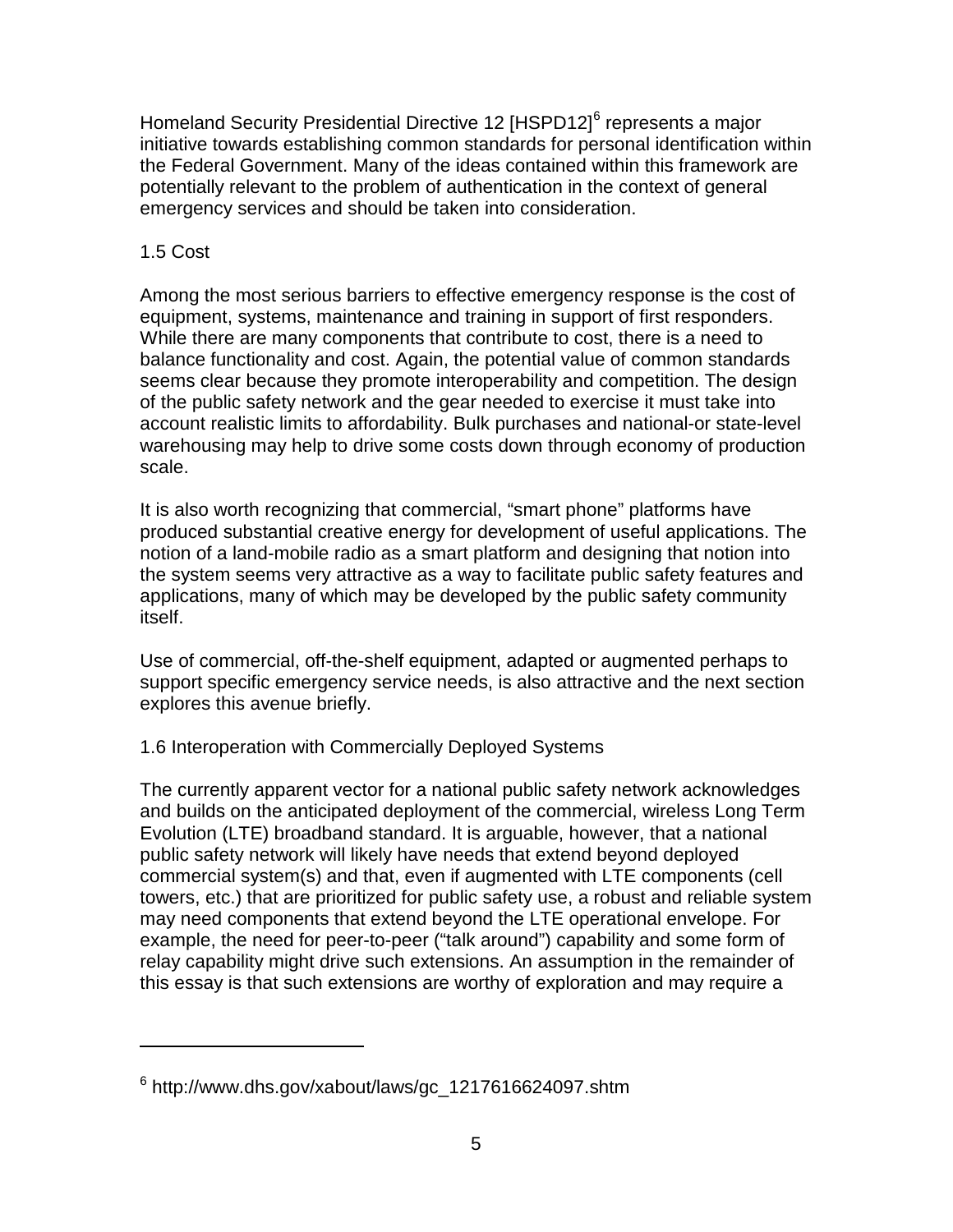combination of research, experimentation and prototype deployment for testing and evaluation.

In addition, it can be imagined that commercial equipment might be applied to serve emergency needs, potentially realizing cost savings. Smart phones could be equipped with applications and augmented to interwork with public safety equipment, especially where the use is in relatively benign environments.

# 1.7 Role of 911 and Other Online Public Safety Systems

The national public safety system is triggered into action through a variety of signals. Among the most common and important is the 911 telephone system, which has been extended over time to include mobile devices that can be located through proximity to specific base stations and, in many cases, the use of the Global Positioning System (GPS). That a national public safety network design needs to take into account the 911 system seems obvious. However, the 911 concept itself may well evolve as Internet-enabled devices become part of the online landscape. Hazard detectors that "know where they are" and can access the Internet may be able to announce emergencies automatically. Mobile phones may learn their precise location in public places such as hotel rooms from local announcements literally made by the room itself. The Federal Communications Commission (FCC) focus on location accuracy illustrates the richness of potential location-based designs.<sup>[7](#page-5-0)</sup> There are many scenarios that invite creative means for improving the effectiveness and precision of the 911 concepts and a national public safety network design should take advantage of these possibilities. Civilians may become key sources of information in aid of incident response and their inputs need to be accounted for in the design of the information systems supporting public safety systems.

### 1.8 Frequency Allocations

 $\overline{a}$ 

Current frequency allocations assign 763-768 MHz and 793-798 MHz for base station and mobile unit use, respectively. The so-called "D" block would expand this allocation to include 758-763 MHz and 788-793 MHz to base station and mobile use, respectively. In addition, the public safety net communication requirements are also served with allocations in the 769-775 MHz and 799-805 MHz bands in 12.5 KHz narrowband increments. These latter allocations are primarily used for voice communication. The use of 700 MHz spectrum for public safety applications is attractive because of its propagation and penetration characteristics.

<span id="page-5-0"></span><sup>&</sup>lt;sup>7</sup> http://transition.fcc.gov/Daily\_Releases/Daily\_Business/2011/db0713/FCC-11-107A1.pdf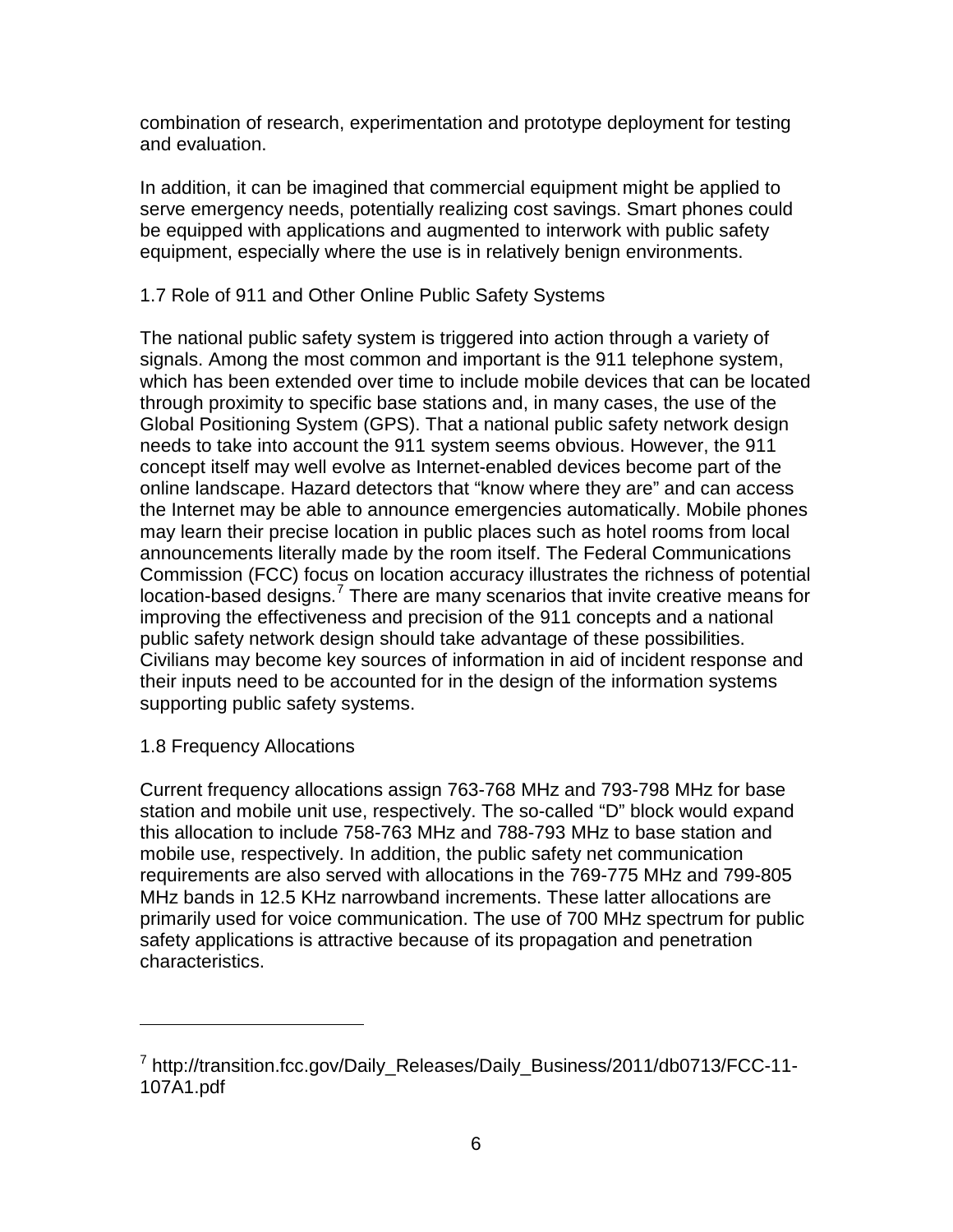In 2003, the FCC allocated 50 MHz of spectrum (4940-4990 MHz) to public safety<sup>[8](#page-6-0)</sup>. The FCC part 90 Rules governing the use of 4.9 GHz spectrum authorize public safety agencies to license and use the spectrum [472 U.S.C. §90] and the relationship of this band and the 700 MHz band for public safety remains an open question<sup>[9](#page-6-1)</sup>. Any system design should take into account the possibility of devices operating in distinct and even multiple frequency bands, leading to the implication that bridging of frequencies through gateway methods (e.g. RF, IP or application layer conversions) may prove beneficial.

In this essay, it is assumed that solutions to public safety communication needs might be augmented through the use of unlicensed spectrum in the 2.4 GHz and 5 GHz ranges, Television White Space and even through use of 60-100 GHz allocations that might also be treated as unlicensed spectrum or, perhaps, shared for public safety and commercial purposes. These super-high-frequency bands have the potential for extremely high speed and broad bandwidth, although their propagation characteristics would likely require some forms of relay to achieve coverage, either owing to signal dissipation or inability to penetrate structures. Recently reported results<sup>[10](#page-6-2)</sup> show that these super-highfrequency signals need not be strictly line-of-sight. The potential for multiple small antennas to improve received signal-to-noise ratio is attractive.

The Wireless Innovation Forum conducted two analyses of the role of softwaredefined radio and cognitive radio technology in the concept of a shared public-private 700 MHz network during the initial D-Block auction.<sup>[11](#page-6-3)</sup>

# 1.9 The Role of Wired Communication

 $\overline{a}$ 

While much attention is often placed on the wireless elements of public safety communication, it would be a mistake to ignore or downplay the importance of

<span id="page-6-2"></span><sup>10</sup> Marconi Society annual symposium on communications, UC San Diego, September 8, 2011.

<span id="page-6-3"></span><sup>11</sup> Considerations and Recommendations for Software Defined Radio Technologies for the 700 MHz Public/Private Partnership, 7 December 2007 [http://groups.winnforum.org/d/do/1579]; and Utilization of Software Defined Radio Technology for the 700 MHz Public/Private Partnership, 18 June 2008 [http://groups.winnforum.org/d/do/1564].

<span id="page-6-0"></span><sup>8</sup> http://transition.fcc.gov/Bureaus/Wireless/News\_Releases/2002/nrwl0202.html

<span id="page-6-1"></span> $9$  Federal Communications Commission, 3<sup>rd</sup> Report & Order and 4<sup>th</sup> Notice of Proposed Rulemaking Implementing a Nationwide, Broadband, Interoperable Public Safety Network in the 700 MHz Band (FCC 11-6), 26 January 2011.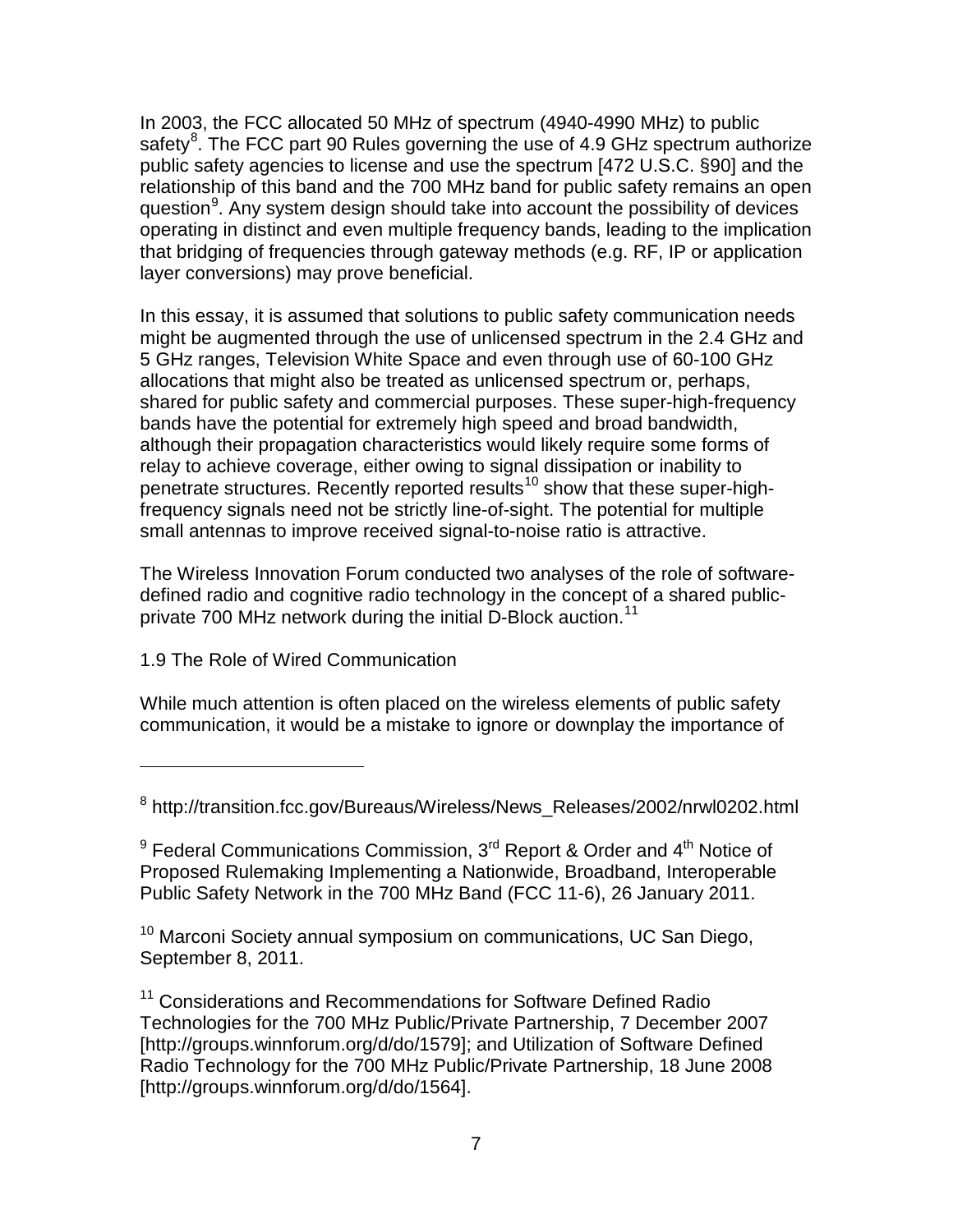backhaul and national scale broadband wired networks that bind the wireless systems into a national and even a global fabric. The possibilities of shared and variable capacity facilities used by commercial and incident responders should not be overlooked. Expansion of shared or sharable capacity may prove to be more cost-effective than separate build-outs for public safety and commercial systems as long as the priority of public safety needs can be assured. It has been observed that backhaul capacity for commercial mobile systems such as 2G, 3G, 4G and LTE may be significantly under-provisioned and investment in this capacity may prove critical to the success of the national public safety network.

## **2.0 Desirable Features of a Public Safety Network Design and System**

2.1 Flexible System Architecture

Among the problems encountered in interjurisdictional public safety response deployments is the failure of many devices to interoperate. Even those that purport to implement the P25 standards<sup>[12](#page-7-0)</sup> do not always interwork. Given that there is a serious desire and need to support voice, video and data exchanges in public safety contexts, it may be instructive to consider how the Internet architecture supports mixed media and bridges otherwise incompatible physical and logical transmission mechanisms.

An important feature of the public safety network architecture should be its ability to evolve. It should be able to take advantage of commercial technology and services but not be limited by them. Integration of multiple radios or softwaredefined radios into the system may permit introduction of new functionality while retaining compatibility with earlier components.

One can also imagine the use of packet encapsulation and encryption methods to extend the reach of a secured public safety network across commercial backbones to increase the scope and resilience of the system.

2.1.1 Use of Internet Protocols

 $\overline{a}$ 

From the NRC report on wireless technology, we read:

"Technological capabilities are also driving the introduction of new radio system architectures, including a *shift away from centralized systems to more localized* 

<span id="page-7-0"></span><sup>&</sup>lt;sup>12</sup> PSCR Compliance Assessment Program:

http://www.pscr.gov/projects/lmr/p25\_cap/p25\_cap.php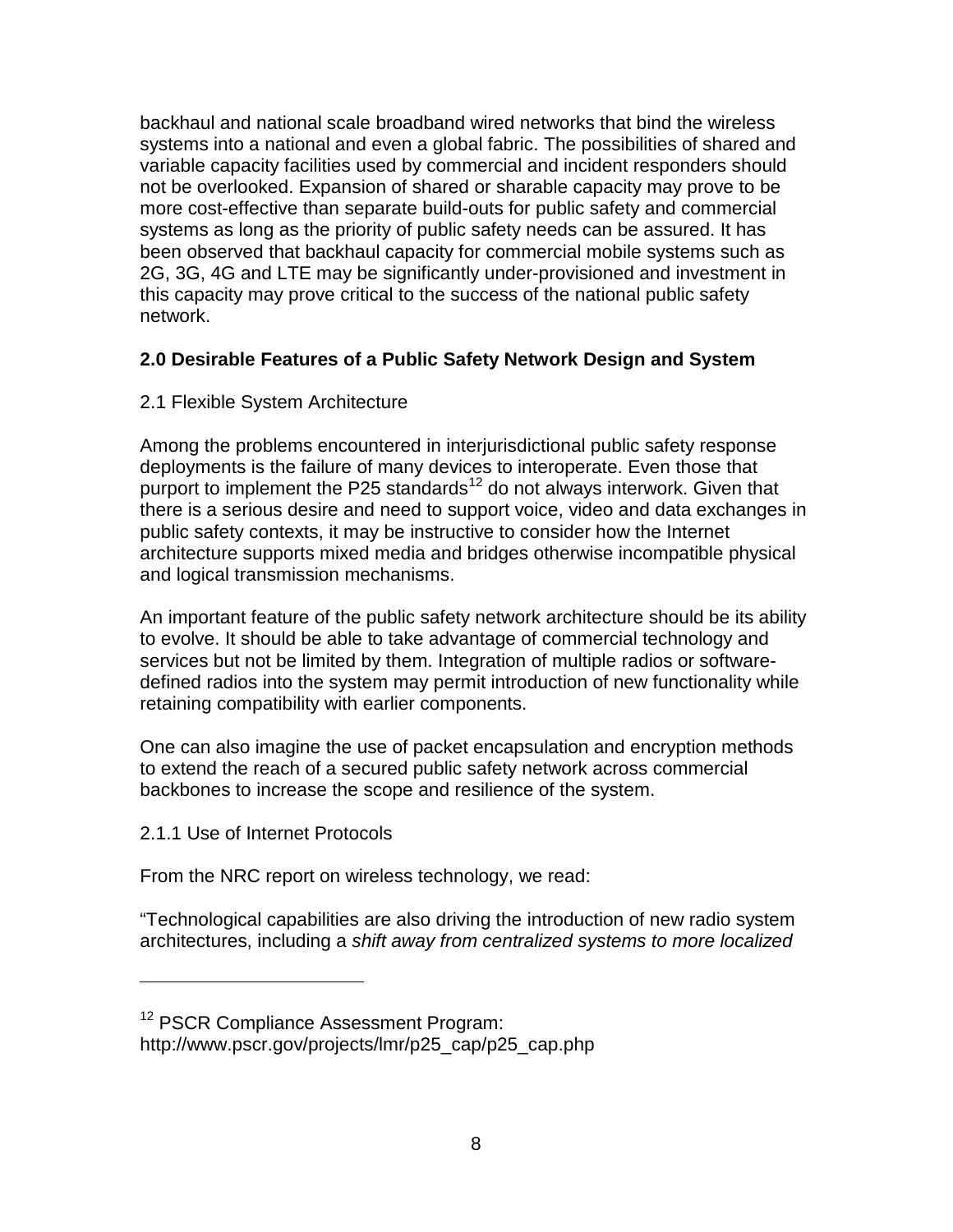*transmission in distributed systems* that use very small cells (the smallest of those being deployed today are called femtocells) or mesh networks, and a shift from centralized switching to more distributed, often Internet-Protocol-based networks."<sup>[13](#page-8-0)</sup>

In the Internet, a key protocol layer is the so-called Internet Protocol (IP) layer. This layer carries formatted "packets" of information from an addressed source to an addressed destination. There are also notions such as "multi-cast" and "broadcast" incorporated into the architecture. Internet packets are not aware of how they are carried. Consequenly, the routers that forward traffic from a source to a destination through intermediate relays may shift from one medium to another with impunity. An Internet packet may flow over a coaxial cable, a satellite link, a ground mobile radio link, and hard-wired optical fiber or Digital Subscriber Loop. The routers of the Internet take care of relaying packets on various media through the use of "convergence layer" software that adapts packet transmission to the next medium of transport.

In addition, the packets of the Internet are unaware of their contents. They carry "bags of bits" from source to destination where the bits are then received and interpreted by software at the destination. The Internet is, essentially, application unaware and a result of this is that new applications can be added to the system without having to change the network. This is not exactly correct, since some applications would not work unless the underlying network had sufficient capacity (e.g. streaming video), but such bandwidth is not application specific and all applications potentially benefit from an increase in the bearing capacity of the underlying Internet.

This leads to the idea that a public safety network based on the transport of Internet packets might prove to be more flexible and able to bridge more underlying transport technologies than the present designs. Even where radios are not compatible, if they can be made to carry Internet packets, then an intermediate routing and switching device could use classical store-and-forward methods to receive an Internet packet on one radio transport method and transport in another. Such overlay methods actually animate some of the commercial mobile systems today and have been demonstrated in military tactical communication as well.<sup>[14](#page-8-1)</sup> The Internet itself makes use of the feature to

<span id="page-8-0"></span><sup>&</sup>lt;sup>13</sup> [NRC Wireless] Op. cit. page 1

<span id="page-8-1"></span><sup>&</sup>lt;sup>14</sup> The Defense Advanced Research Projects Agency (DARPA) has developed a system called MAINGATE that has features of this kind. In addition, DARPA has tested ideas arising from Delay and Disruption Tolerant Networking to achieve robust communication in hostile, interruption-prone environments.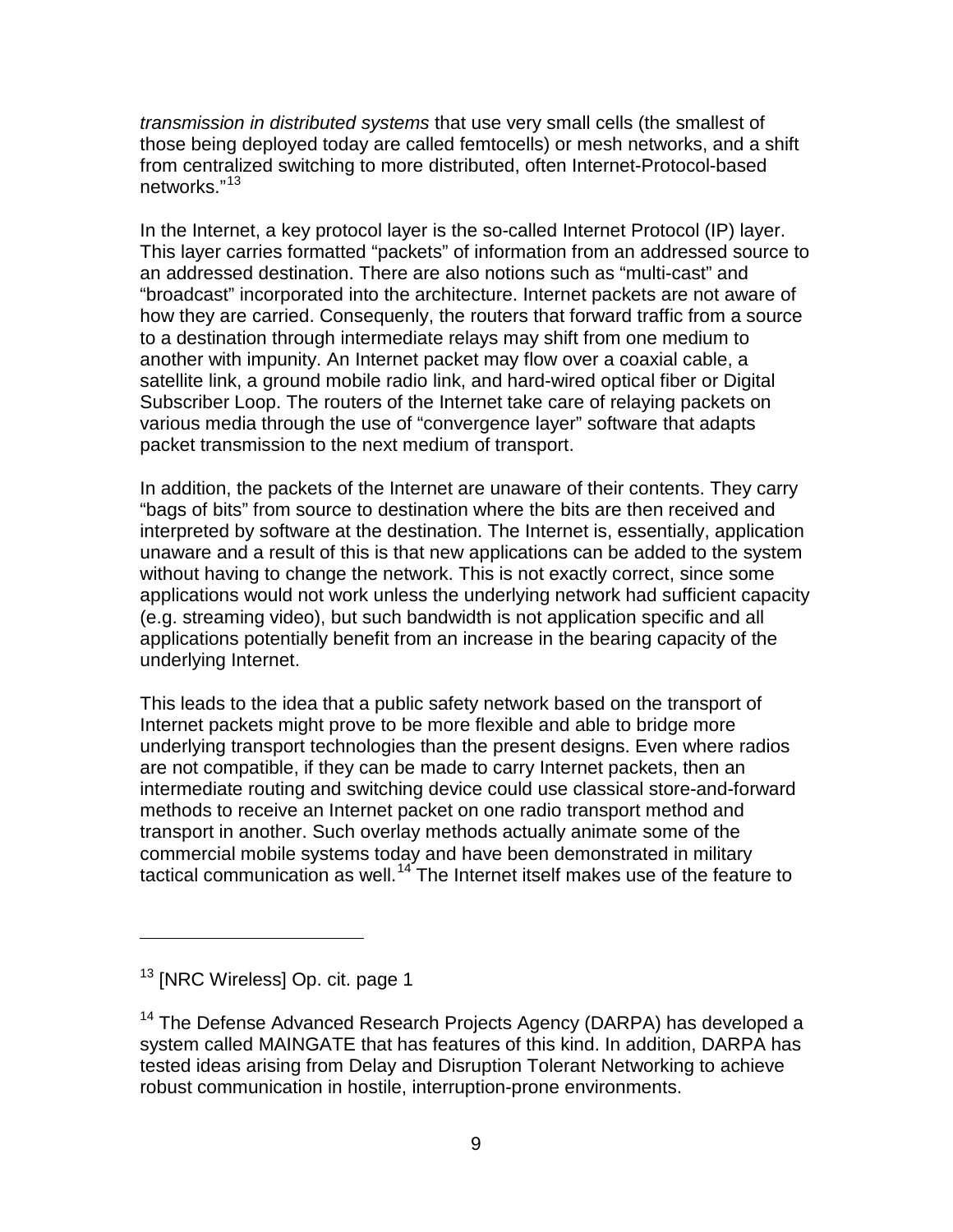allow satellite, fiber, coaxial cable, DSL and mobile communication systems to interwork at the IP layer.

On the demonstrable presumption that IP packets can carry voice, audio, video, and data and can be used in highly interactive modes, a public safety network design based on overlay transport of IP packets seems worthy of serious consideration. There are two formats for IP packets called IPv4 and IPv6, respectively. The former was standardized in 1978 and the latter in 1996. Both need to be supported because the IPv6 format, supporting many orders of magnitude more addresses, has not yet been fully deployed.

One of the interesting features of the Internet Protocol is that it works on a peerto-peer basis. It is not necessary to pass through a router for two devices to exchange IP traffic assuming the devices are compatible at the layer below IP. This suggests that Internet-enabled public safety network radios should be able to exchange IP packets directly or even serve to relay such packets among edge devices that serve the triple role of source, sink and relay of Internet traffic. In the public safety network work, this is sometimes called "bypass" or "talk around," although in the Internet case, virtually any class of traffic (voice, data, video) could be, in theory, directly exchanged or relayed.

### 2.1.2 Backward Compatibility

Introduction of a system that cannot interoperate with previously deployed equipment creates potentially serious barriers to effective operation. If backward compatibility requires the use of software-defined radios (SDRs), however, this could inflate cost. Alternatively, multiple radios within each edge device might actually prove to be more cost-effective. Adding compatibility modes of operation increases complexity, but this, too, might be ameliorated if automatic detection and adaptation can be achieved. A somewhat less attractive alternative is to make configuration relatively easier by maintaining common databases that associate particular edge equipment with particular emergency service/first responder organizations so that compatibility is achieved by configuring the edge equipment at time of deployment to take into account compatibility requirements.

Ideally, it is attractive to have the ability to fall back to simple voice broadcast without disabling the ability to use, concurrently, more sophisticated IP-oriented traffic exchanges. That this might involve the use of multiple radios needs to be considered and taken into account. Project 25-compatibility may be attractive, although it has been noted that not all "P25" devices appear to interoperate directly and may require gateways to assist.

#### 2.1.3 Mesh or Mobile Ad Hoc Networking

Even if the baseline assumption is that public safety network elements will take advantage of commercial LTE technology, and even if dedicated to public safety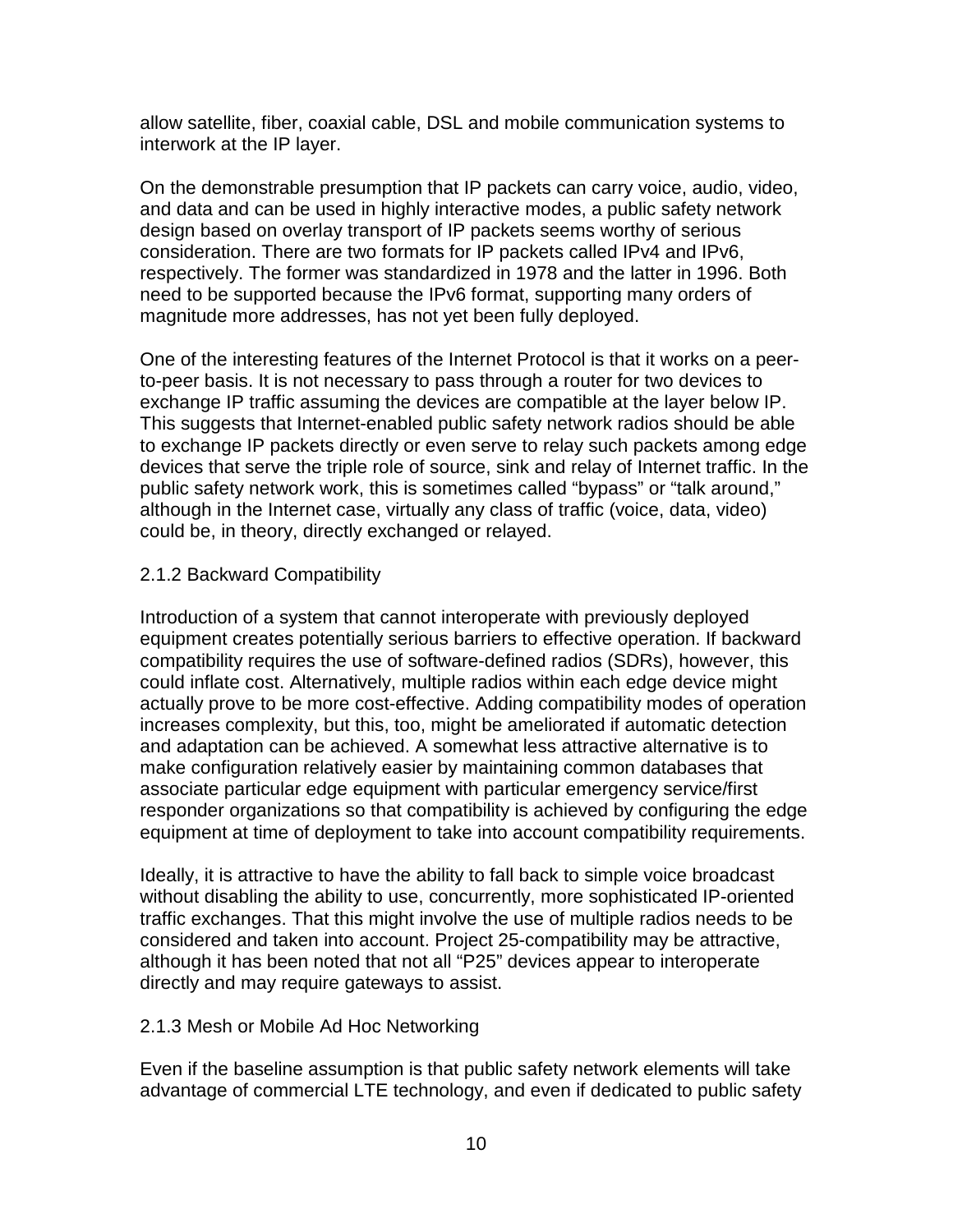purposes, it is arguable that mesh networking could increase the flexibility of communication by allowing edge devices to serve as packet relays in a dynamic, mobile, mesh network design. The military has had considerable experience using these methods for tactical communication in hostile conditions. Moreover, these techniques may allow the use of much higher frequency and higher bandwidth capacities. There are commercial systems that make use of this technology such as the ArchRock sensor network, [15](#page-10-0) though at modest data rates. The limitation of battery power is an important constraint on the design of mesh network protocols since every transmission draws down on the battery. Poweraware protocols may need to be developed to optimize battery life.

When combined with the ability of an Internet Protocol system to route traffic on alternative paths, a mesh network can be made part of a much larger, much more flexible, multimedia communication network. So-called "Interior Gateway Protocols" and "Exterior Gateway Protocols" allow for the formation of meshed subnets that are linked to each other through more global, internetwork protocols. The ability to interlink networks, to mesh adjacent, radio-compatible devices, and to combine them into a common network is one of the strengths of the Internet model and it may apply to the public safety network as well.

The introduction of dynamically deployed elements such as aerostat platforms to maintain wider-area connectivity to augment land-mobile communication fits well with a mesh kind of architecture with multilevel routing in which many networks are interlinked, as in the internet. The same may be said for multi-radio routers that can re-connect otherwise incompatible land mobile networks.

The potentially self-organizing character of mesh networks also fits well with cacheing or preplacement of equipment so that rapid deployment can augment, repair or replace damaged, broken or destroyed assets needed to support operational communication requirements.

The Wireless Innovation Forum Public Safety Special Interest Group (PSSIG) has conducted several studies that have addressed these ideas. Two of the studies were detailed analyses of public safety response scenarios - one actual (the bombing of the London underground on 7 July 2005) and one hypothetical (an explosion/fire at a chemical plant). In each case, the PSSIG reviewed the sequence of activities and postulated the impact of reconfigurable and cognitive radio technology on the response. For example, they identified the potential value of mesh-type technology in the London bombing scenario in which responders in the underground had no connectivity with the above-ground

<span id="page-10-0"></span><sup>&</sup>lt;sup>15</sup> ArchRock was recently acquired by Cisco Systems; see also Moog Crossbow [http://www.moog.com/]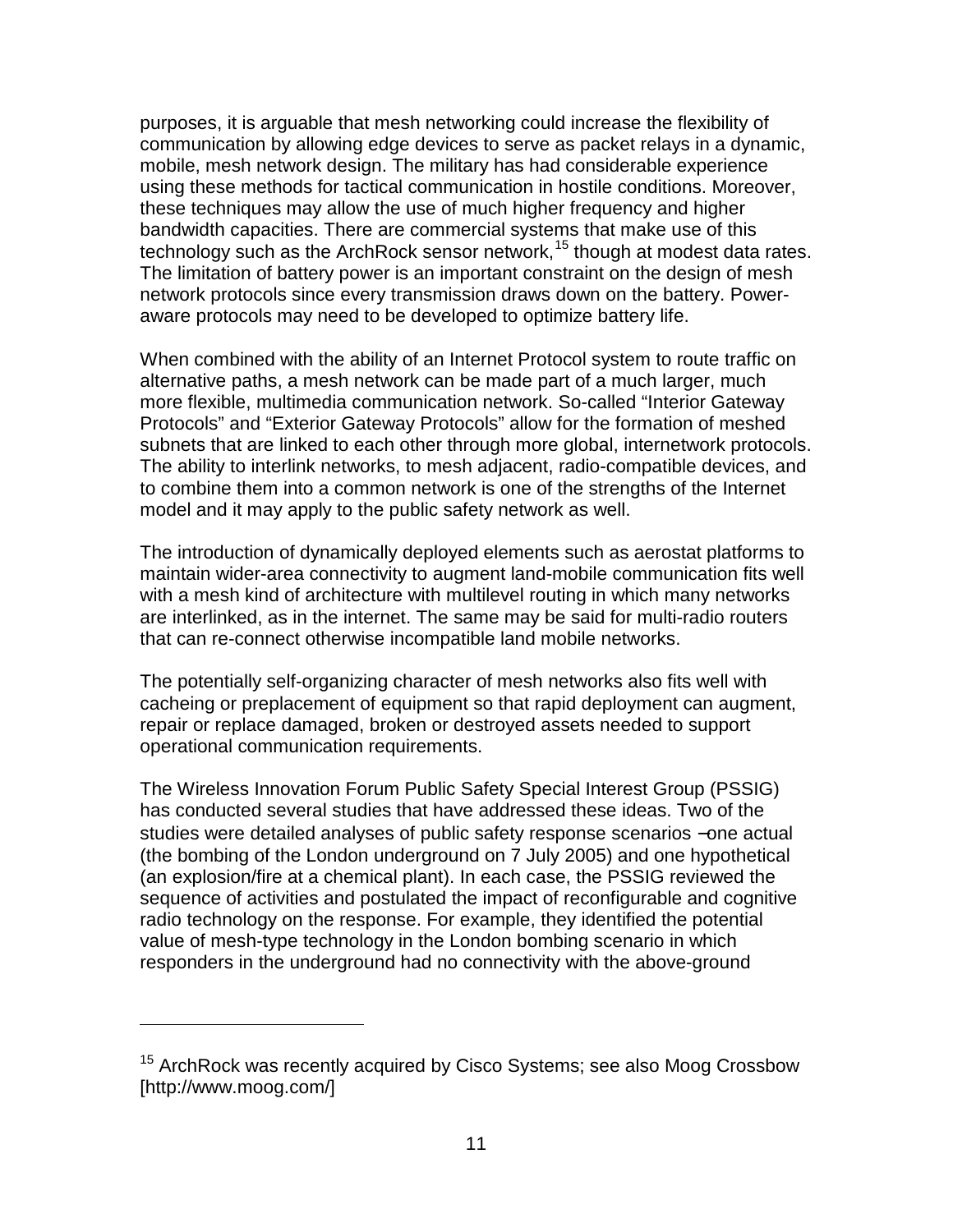infrastructure and resorted to running to the closest stations to relay messages. These reports can be found at the Wireless Innovation Forum website.<sup>[16](#page-11-0)</sup>

## 2.1.4 Robustness and Recovery

A national public safety network must be robust and reliable on a daily basis. Its design must take into account power failures and loss of critical components (e.g. relays, cell towers, routing and switching equipment). Moreover, it must be possible to reconstitute the system quickly either by rapid deployment of replacement equipment or temporary deployment of equipment to augment the network operation. For example, one might imagine use of aerostats<sup>[17](#page-11-1)</sup> or balloonbased relays, repeaters, gateways and routers to provide connectivity.

Under this rubric, it should also be an objective to make the equipment used in incident response as instantly available as possible. When a device is turned on, it should be immediately operational or as nearly so as possible. "Instant on" should be part of the evaluation criteria for system and device design evaluation.

During the discussions leading to the preparation of this essay, it was observed that scenarios for varying levels of infrastructure loss should be developed to assess the ability of the public safety network to recover from and respond to impairments. Included in this assessment would be malicious physical and logical attacks, jamming and other pernicious actions intended to interfere with the successful operation of the public safety system.

# 2.2 Security and Authentication

 $\overline{a}$ 

Public safety communications, while potentially benefiting from access to and use of commercial technology, equipment and services, also have a general requirement that use of the system and information it contains is limited to authorized parties. This observation does not rule out the importance of providing for public access information about dangers, necessary actions, evacuation points, shelters, emergency procedures and so on. To assure that systems intended for emergency responders are used only by authorized personnel,

<span id="page-11-0"></span><sup>16</sup> *Use Cases for Cognitive Applications in Public Safety Communications Systems* – Volume 1: Review of the 7 July Bombing of the London Underground, 8 November 2007 [http://groups.winnforum.org/d/do/1565]; and *Use Cases for Cognitive Applications in Public Safety Communications Systems* – Volume 2: Chemical Plant Explosion Scenario, 10 February 2010 [http://groups.winnforum.org/d/do/2325]

<span id="page-11-1"></span><sup>&</sup>lt;sup>17</sup> See http://www.fcc.gov/document/fcc-hold-open-commission-meetingthursday-september-22-2011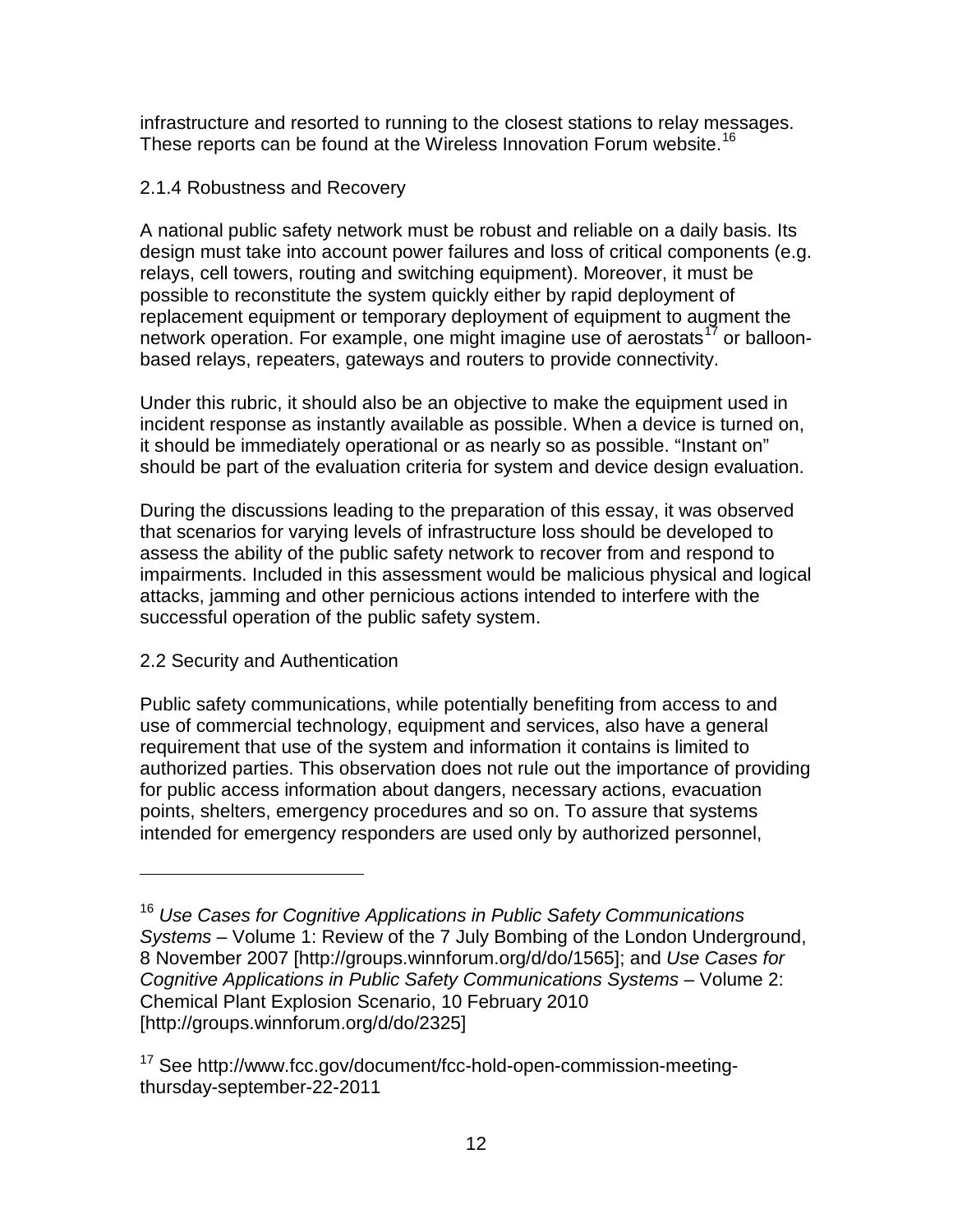some form of authentication is needed not only for personal authentication but also to assure that the equipment tied into the system is also authorized. This is a nontrivial problem to solve because security and authorization can often end up creating unintended denial-of-service to the very parties who need access to respond to the emergency.

#### 2.2.1 Strong Authentication

Since the revelation that asymmetric cryptography is not only imaginable but also implementable, public key cryptography has had a growing role to play in securing communications, effecting symmetric key distribution, assuring the integrity of information with digital signatures and implementing strong authentication of individuals and devices in networked environments. The use of user names and passwords, as prevalent as this has been for many decades, is now recognized as a risky practice subject to easy penetration in many cases.

It is desirable to be able to configure emergency communication and information systems to validate the devices that access or form the networks and servers and also to validate users and their authorization to use these systems. Not all information needs to be nor should be accessible to everyone. It should be possible to form closed user groups for communication and information access, if only to limit resource demands and protect privacy and confidentiality. What is desired, however, is the ability to quickly and flexibly assign and restructure such groups as the need arises. It should be possible to predefine groups of users/responders who should be able to communicate. A desirable outcome is that communication between any pair of responders should be technically possible and only barred by administrative decision, not by technical incompatibility.

So-called "two-factor" authentication is attractive, if it can be made to work easily and transparently. Colloquially, this is sometimes referred to as "something you know and something you have." Occasionally, it becomes "something you are and something you have." The idea is that access to the public safety network and systems is mediated by strong cryptographic authentication. For example, a device that the first responder carries may contain cryptographic information that can be "activated" through use of a personal identification number (PIN), voice authentication, iris scan, or thumb print. Once activated, the device becomes the means by which the first responder can be remotely authenticated into the public safety system. The mechanics of this process can vary. One possibility is a "challenge/response" method in which the first responder identifies himself or herself with a user name and the system responds by requesting that the activated edge device decrypt a random numeric challenge encrypted in the public key of the edge device (or first responder). This random number is then reencrypted in the public key of the destination server and validated upon receipt.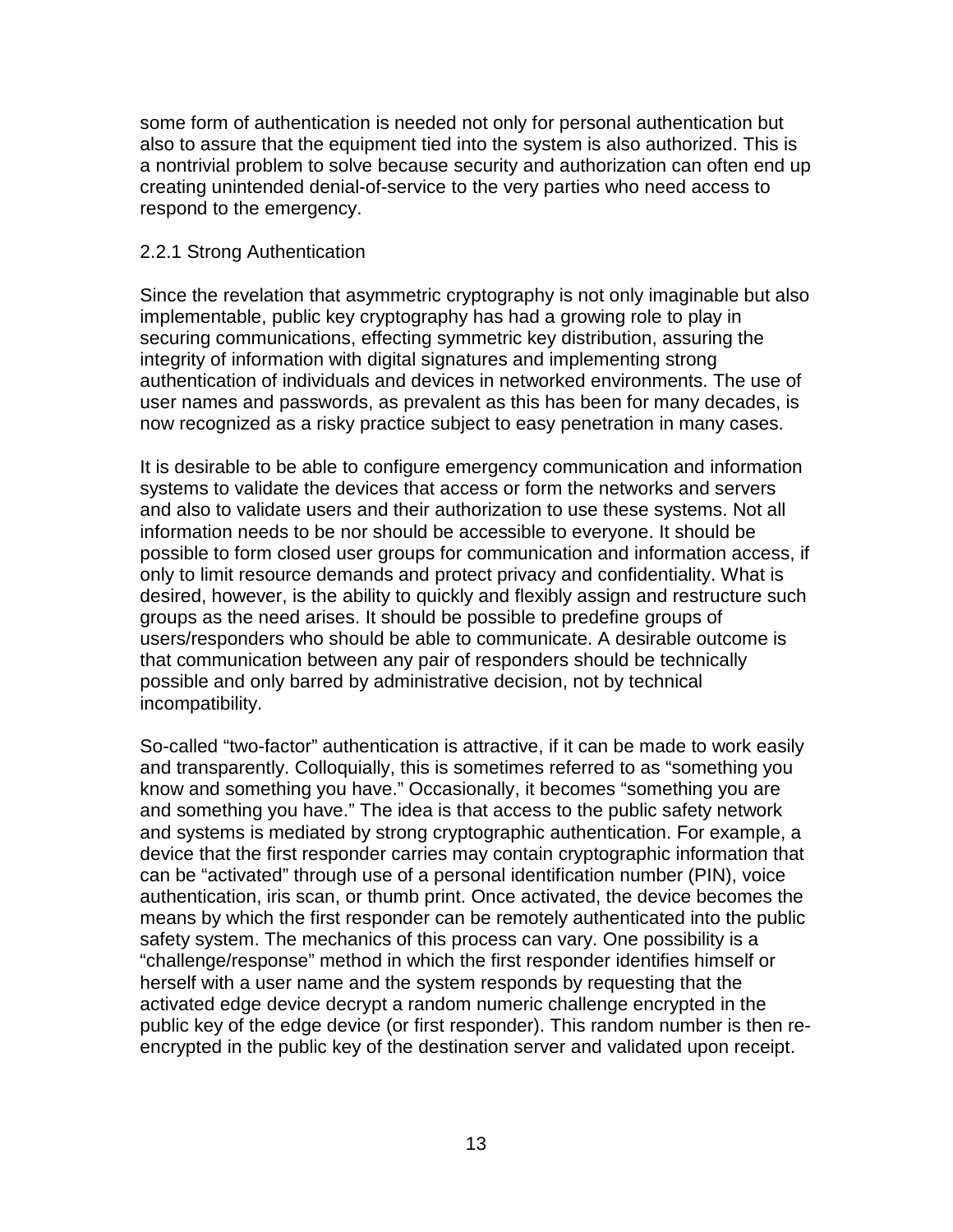Methods such as this can be used to strongly authenticate devices and users as they enter into the public safety network. Potentially replicated and distributed databases can be used to confirm authorizations, exclude invalid users, and admit new devices into the network, etc.

It is not the purpose of this essay to make specific technical recommendations, but such scenarios, applied both to the users, information and the equipment in the public safety systems, can improve its robustness and resistance to abuse.

One can imagine devices authenticating themselves to local mesh network systems in order to join in radio contact and users authenticating their privileges through strong identification and validation of their identities. Mesh networks can use these methods to validate the entry of new equipment, access devices and servers into the system. It is important to note that pairs of devices may need to validate directly, possibly without reference to a third party, under some conditions.

These ideas are not new. Some of them can be found in the U.S. Unified Community Anchor Network effort.<sup>[18](#page-13-0)</sup>

## 2.2.2 Distributed Authentication

Because first response may involve parties from many different organizations, it may be important to establish the ability to validate first responders through their organizations, rather than attempting to maintain a centralized database of all valid users. Federation of the authentication system seems called for, so that a first responder joining a response team can be validated by reference to his or her "home" organization. Plainly, a trust model is needed that will accommodate many institutions in the same way that we trust the motor vehicle departments of each state in the Union to validate the holders of drivers' licenses and accept this validation across the United States. There are many technical means through which to accomplish this federated validation and these should be investigated for applicability to the public safety network design.

In emergencies, the ability to qualify responders quickly to access and use public safety communication and information resources and to group them as needed for broadcast or multicast applications should be considered a highly desirable property.

<span id="page-13-0"></span><sup>18</sup> http://www.usucan.org/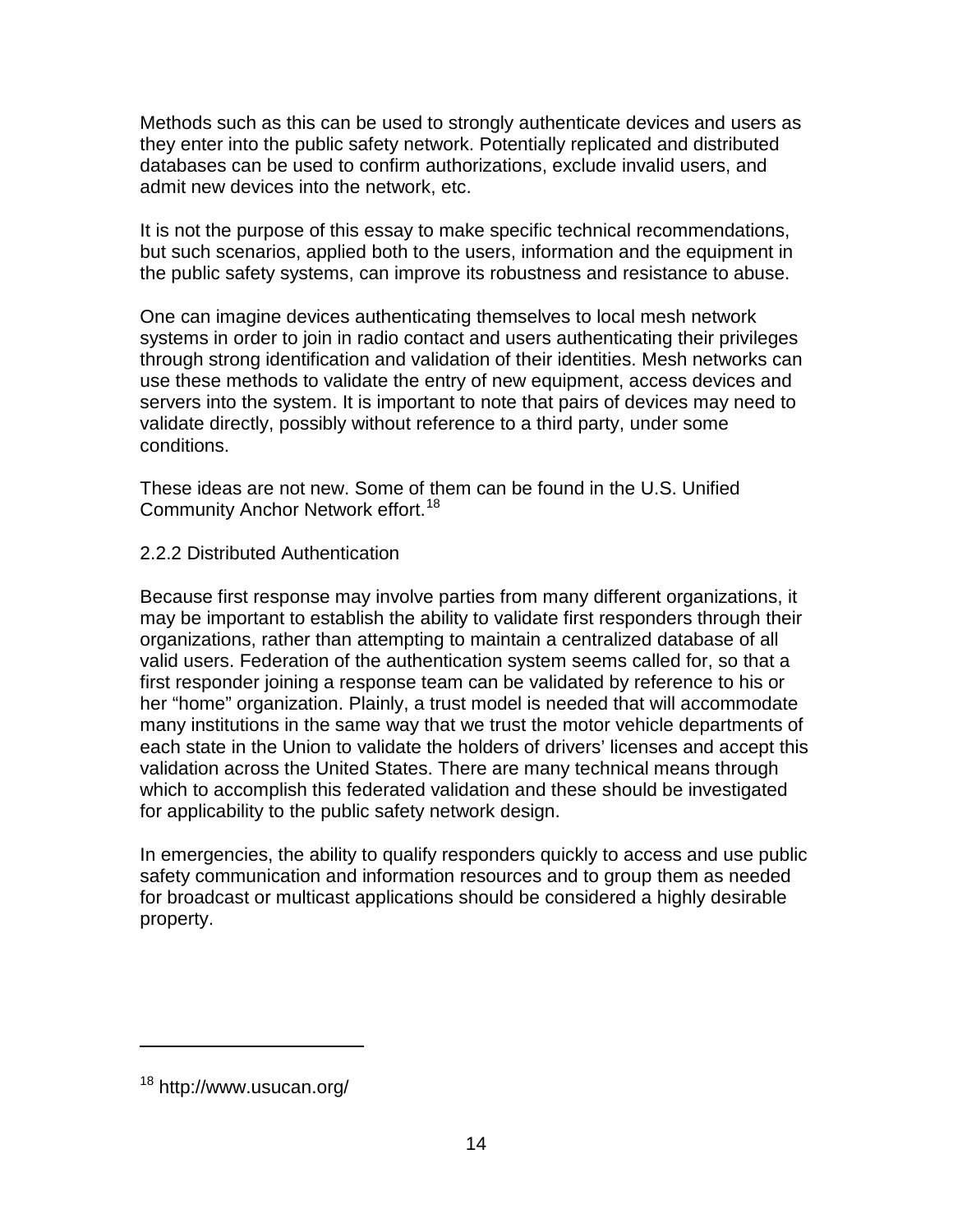An example of effort in this dimension is found in the InCommon Federation for nongovernmental organizations whose work might be made to interwork in some federated way with governmental authentication.<sup>[19](#page-14-0)</sup>

## 2.3 Standards Application and/or Development

In the Smart Grid program, the National Institute of Standards and Technology (NIST) instituted the creation of the Smart Grid Interoperability Panel (SGIP) that was populated with representatives from 22 sectors at interest in the Smart Grid. A Governing Board was elected from among the 1700+ participates and 656 companies. SGIP is *not* a government advisory body. It is a distinct nongovernmental and non-profit organization devoted to facilitation of the development of standards in aid of Smart Grid development and deployment.

One could imagine a similar Public Safety Interoperability Panel operating in a similar fashion to coordinate the efforts and interests of the many stakeholders in the public safety arena. Its purpose would be to facilitate standards development and adoption through recognized Standards Development Organizations. While the SGIP effort is still a work in progress, it has been an effective mechanism for serious work on the elaboration of standards and requirements and identification of useful specifications for Smart Grid devices. There exist organizations with charters related to this idea such as the National Public Safety Telecommunications Council<sup>[20](#page-14-1)</sup> and the Federal Partnership for Interoperable Communications. [21](#page-14-2)

There can be little debate that standards will be a determining factor in the success of a national public safety network on the grounds that compatibility among the network elements and between and among the edge devices can only be usefully achieved through adoption of common standards and practices. Just as important as standards are tests that can verify and validate the conformance of fielded systems to standards. This was a crucial element in the Smart Grid program, and a focused working group was created to assure that this idea received persistent attention. The public safety network, as conceived in this report, is vitally dependent on consistent interoperability of all components.

It is also relevant to note the remarkable effect of standardized,or at least publicly available Application Programming Interfaces (APIs) for smart phones. The large and growing "app stores" for mobiles have leveraged these specifications by

<span id="page-14-0"></span><sup>19</sup> http://www.incommonfederation.org/

<span id="page-14-1"></span><sup>20</sup> http://www.npstc.org/

<span id="page-14-2"></span><sup>21</sup> http://www.dhs.gov/files/committees/gc\_1176496203797.shtm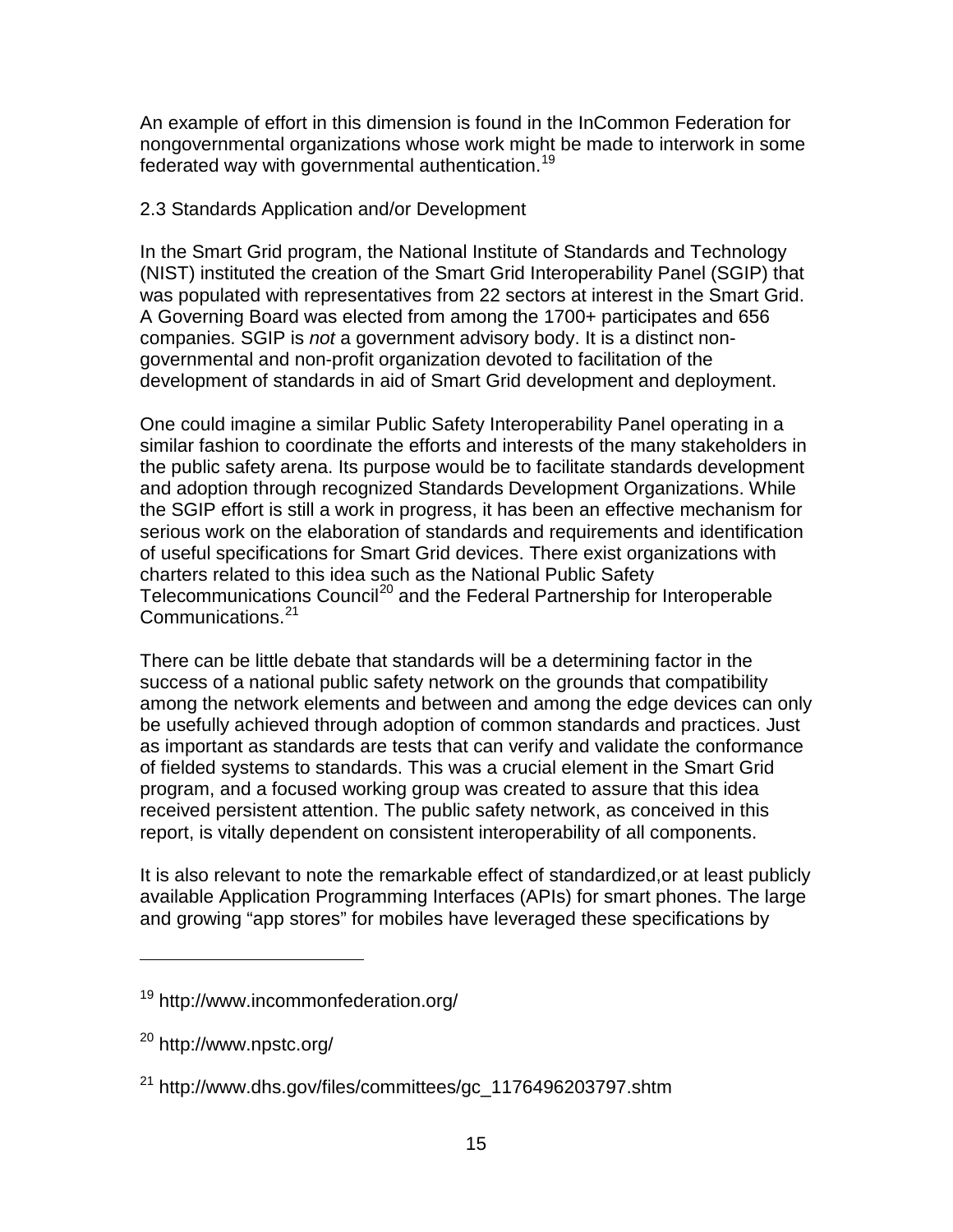allowing virtually anyone to create and make available new applications for smart phone platforms. A similar standardization for public safety systems could unlock substantial innovation from the first responder community itself. A similar experience can be seen in the use of information system APIs for geographic presentations services such as Google Earth, Microsoft Bing Maps, etc. These systems allow users to present their information to users and are often used in emergency situations to illustrate the boundaries of fires, the locations of emergency evacuation centers, before/after imagery in earthquakes and tsunamis, and so on. The application space appears to be unlimited and the use of APIs allows even the general public to contribute content. Plainly, validation of public content is important to avoid deliberate misrepresentations. It is interesting to note how quickly the use of mobile images and video uploaded to the YouTube system have been used in emergency communications by the public news broadcasters.

### 2.4 Ruggedization

While not all devices employed in the conduct of public safety service need to be ruggedized, some most definitely need this feature. A key difference between an inexpensive cell phone and a public safety radio is that there are serious consequences if the public safety device is dropped, submerged in water or otherwise rendered inoperable. For a policeman in a life-threatening situation or a fireman battling a fire in a wet, smoky environment, the consequences of mechanical or other failure can be deadly. Two conclusions may be drawn from this observation:

1) ruggedized units and more conventional devices need to share architectural and technical characteristics that allow them to interoperate, and

2) ruggedization will have an impact on affordability, battery life, weight/size, utility while wearing protective clothing, including gloves, etc.

A balance has to be struck in designing in ruggedness to assure utility and reasonable cost without loss of reliability.

### 2.5 Sensor and Location Systems

Sensors are getting smaller and proliferating and they can be effectively outfitted with the ability to become part of a network. That the information from such devices can be essential to effective incident response must be acknowledged and accounted for in a system designed to bring relevant data to the attention of responders. In essence, responders should be in a position to draw upon a wide range of accumulated and real-time sensor data, preferably with convenient and reasonably uniform user interfaces.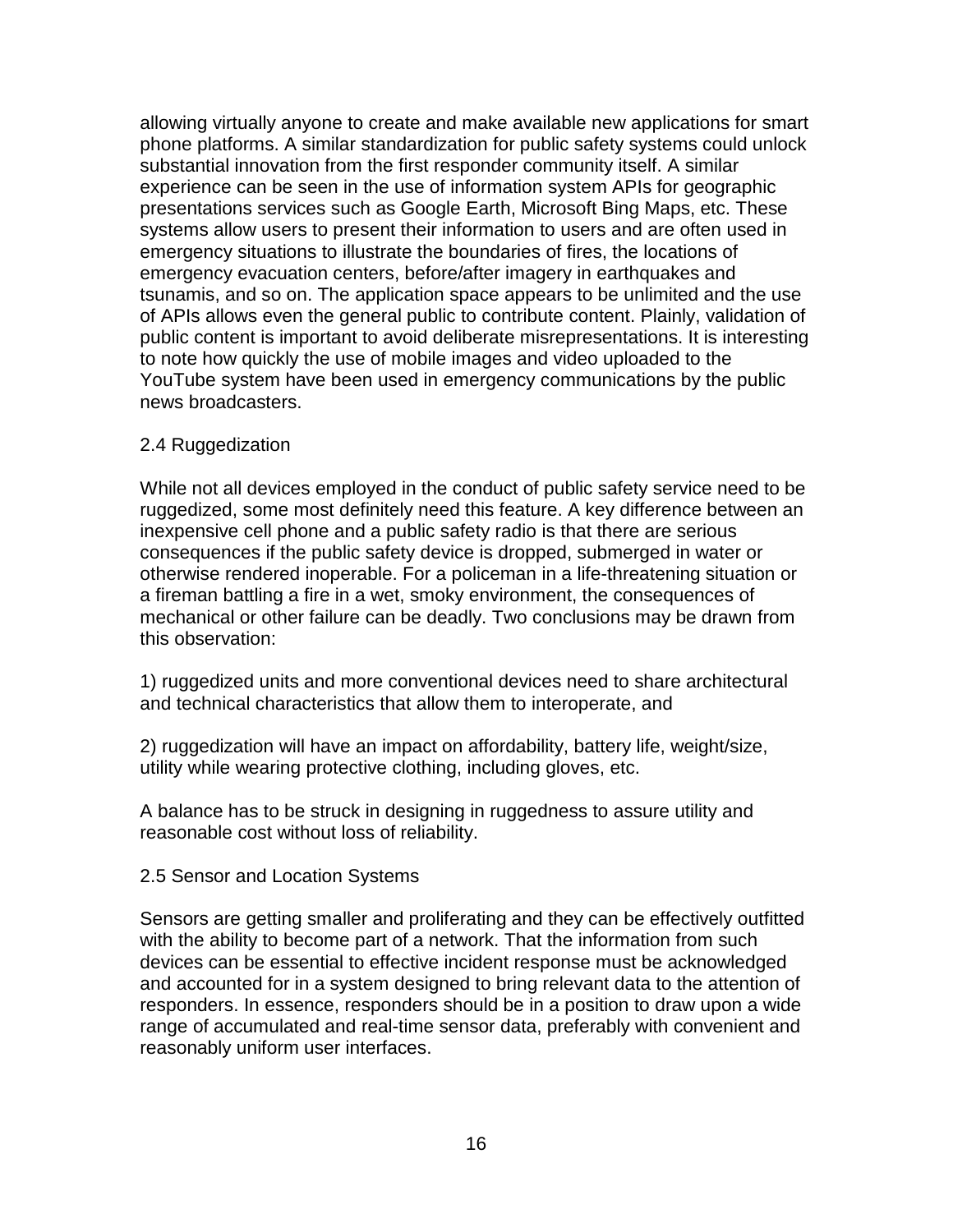It is vital to know where responders are, and a number of options could be incorporated into the design including the use GPS coordinates, and relative locations based on radio triangulation, among others. Commercial use of WiFi locations information might well prove useful in incident response to augment other methods, for example. Incorporation of an accurate "terrestrial GPS" capability in the public safety network design to better support indoor and underground positioning information would be very beneficial. The safety of the responders would be enhanced, as would the ability to locate survivors found by first responders, even when satellite GPS is not available.

## 2.6 High Density Radio Operation

One of the classic problems that can be encountered during emergencies is congestion of publicly accessible wireless services, including commercial consumer mobile services, citizen's band radios and, potentially, frequencies dedicated to public safety communications. The use of LTE, even if in frequencies dedicated to emergency services, might encounter congestion and the need for prioritization. This is equally true of packet switched systems operating in broadcast mode. Any successful architecture will need to deal with the possibility of self-interference owing to heavy concentration of emergency service actors in a localized region.

# 2.7 Next Generation 911 Emergency Services IP Networks<sup>[22](#page-16-0)</sup>

The 911 system, based on conventional telephone services, is due for a serious upgrade to take advantage of new communications and information technology. The need for standardization in such a system should be obvious. Because so many new platforms have the ability to interact with both the existing public switched telephone network (including wireless) and the public Internet, it seems clear that effort is needed to incorporate the advanced thinking about emergency services communication into the general fabric of the national public safety network design. There are remarkable opportunities to make an advanced 911 system far more effective. Internet-capable devices can know exactly where they are, and some concepts include interior positions. For example, a hotel room could literally tell a mobile or laptop exactly what room it is in so that the emergency responders have far more than an address to go to. One can even imagine mobile devices that can deliver information about the condition of the person in need of emergency assistance thanks to various kinds of monitoring that is increasingly possible with smart phones and assistive devices.

Several IP-based networks have been or are being developed to link Public Safety Access Points but it is not clear how coordinated these efforts have been

<span id="page-16-0"></span><sup>22</sup> http://en.wikipedia.org/wiki/Next\_Generation\_9-1-1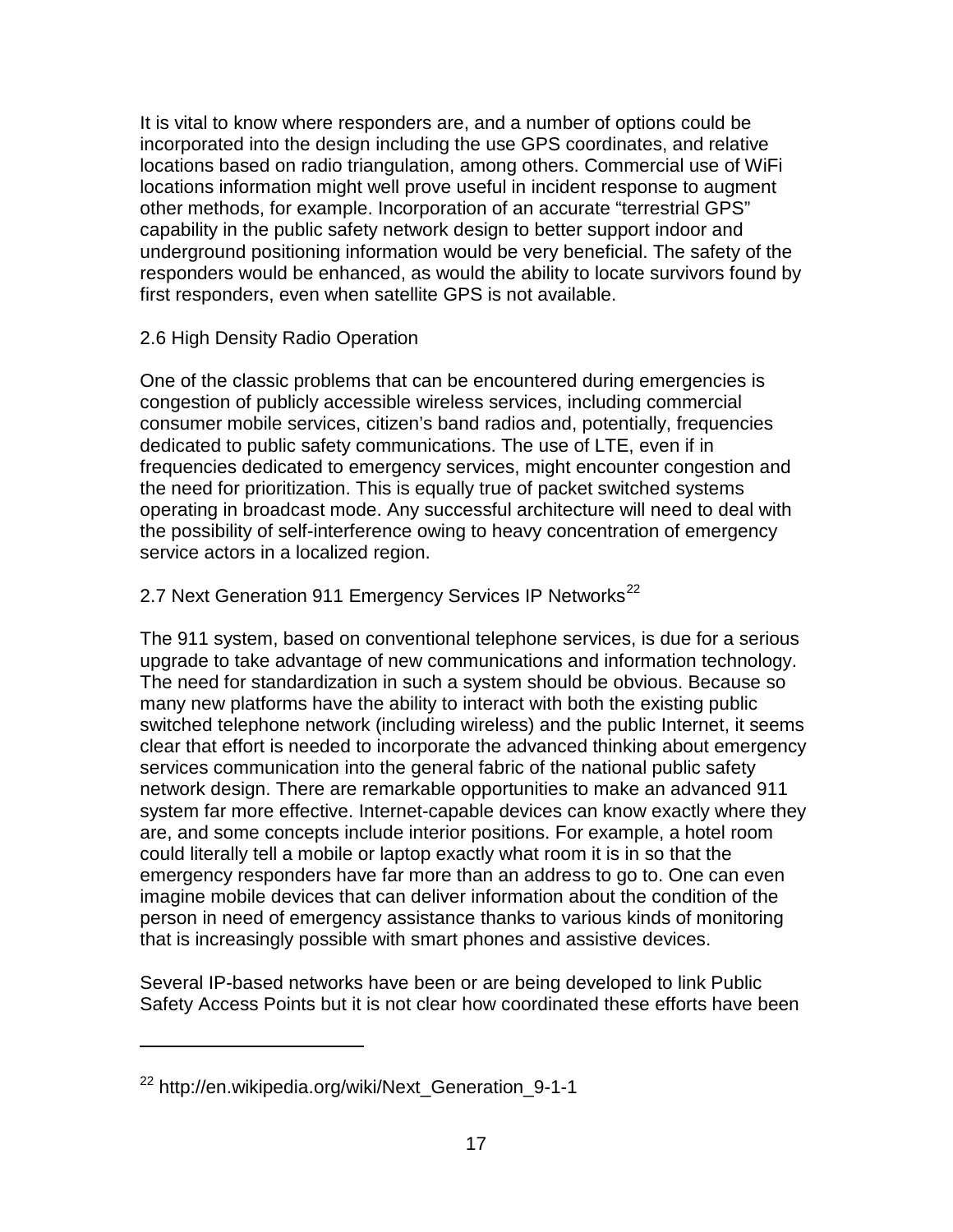with regard to technical interfaces, if any, such as to the public Internet and to each other. This is an area well worth examining.

# **3.0 Prototyping, Collaboration and Testing**

The current public safety system in the United States is a diverse conglomeration of institutions, organizations, groups, equipment, systems, radio frequencies and communication protocols. Communications technology, software and systems continue to evolve at a rapid pace in the commercial sector as well as in the military and in specialized public safety sectors. Achieving long-term resilience, robustness, reliability and interoperability in a secure context that is flexible and adaptable to changing needs is a major challenge. It is a thesis of this essay that a purely top-down design approach is unlikely to result in a system with the quality and features desired and needed. Rather, serious prototyping and testing under realistic conditions and with the full range of public safety practitioners is necessary to accommodate iterative designs and maintain interoperability.

There are numerous test beds that have been organized to improve the quality of design and feedback for complex communications and information systems. Among these is the Network Integration Evaluation (NIE) effort organized at Ft. Bliss by the U.S. Army in cooperation with the Defense Advanced Research Projects Agency (DARPA).<sup>[23](#page-17-0)</sup> Strongly supported by the Vice Chief of Staff of the Army, GEN Peter Chiarelli, this is a good example of the use of realistic testbeds to inform and drive design, innovation and validation of systems. NIST operates a test bed in its Boulder, CO, facility in which many first responder participants are evaluating equipment and systems for their interoperability and serviceability.

It seems important to establish a framework in which implementations of first response support systems can be validated in realistic settings, including ability to support desired applications, and ability to interoperate and accommodate the many different organizations that have to come together to preserve public safety. Municipal, state and Federal cooperation should be accommodated. Nor can this be a one-time activity. Rather, this should become the normal practice for the evolution of new and improved first response systems and technologies.

As the public safety system evolves, and it must evolve, the testbeds will be vital for exploration of new technology, methods, ideas and architectural enhancements. It would be a major mistake to imagine that the design of a public safety system is a one-time event. It will be part of a continuing evolution of telecommunication and information technology and will play a key role in facilitating that evolution.

<span id="page-17-0"></span><sup>23</sup> http://www.bctmod.army.mil/news/agility.html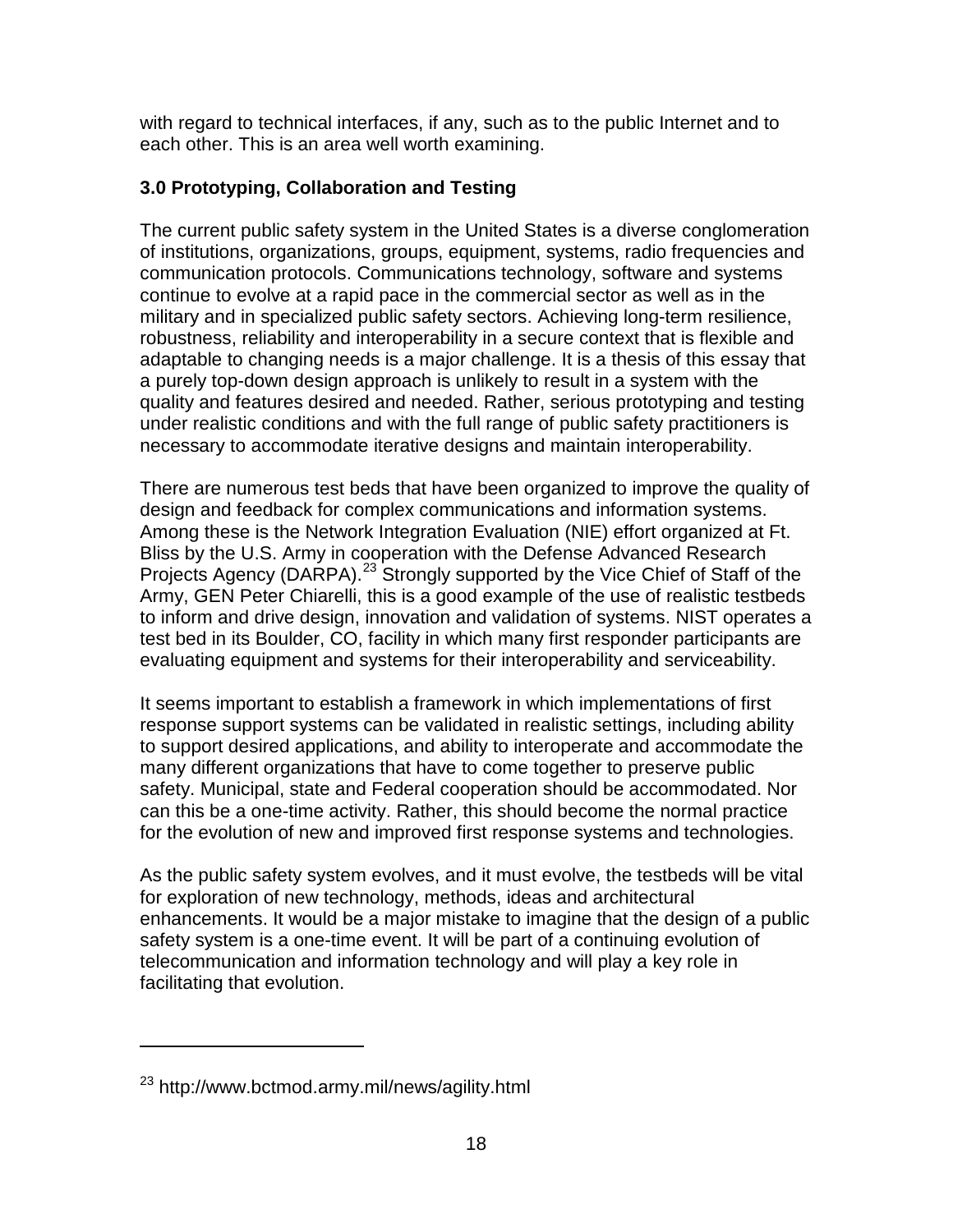## **4.0 Multiple Stakeholders**

There are many stakeholders in the public safety arena (cf: section 1.1). Their interests and established positions vary although all of them are, to first order, aligned in the interest of public safety. There are many public safety organizations, institutions, operators, regulatory agencies, private-sector suppliers, volunteers, legislators with budgetary responsibility and beneficiaries of public safety activities. Navigating through the potential thicket of competing interests will not be easy. The technical community can contribute strongly through formulation of designs and architectures that maximize the flexibility of the public safety network system to ingest and use new technology, spectrum, platforms and systems. Leadership is needed to achieve that objective and to take advantage of the strengths of commercial sector capability while escaping any limitations that would inhibit the ability of the public safety actors to carry out their work.

Among the considerations derivable from the multi-stakeholder aspect of public safety is the observation that the stakeholders are often on different funding cycles and amounts. Of necessity, decisions are frequently made independently among the stakeholders without regard to interoperability and interconnection. Steps to improve the ability of stakeholders to increase the likelihood of compatible operation would be highly beneficial.

# **5.0 Programmatic Considerations**

### 5.1 Public Safety Network Interoperability Panel (PSIP)

With reference to sections 2.3 and 4.0, it may be very helpful and effective to establish a Public Safety Interoperability Panel to help facilitate the evolution of standards that can help to achieve the goals suggested in this essay. NIST acted very effectively in the creation of the Smart Grid Interoperability Panel as a private-sector entity, and it seems worth considering a similar entity for the benefit of standards for public safety systems, equipment and applications. Mechanisms for preparing configuration profiles and for managing identifier and other resources will also be needed and might be created through the PSIP.

It is clear that a rich and diverse stakeholder representation would be required to make useful and effective such a panel. A business model and institutional framework (e.g. NGO? Non-Profit? Government-sponsored entity?) will be needed to assure sustained operation of the PSIP.

### 5.2 Coordinated Research, Development and Testing

Without doubt, DARPA, the National Science Foundation, NIST and others are already engaged in the development or testing of technology and systems that can be of benefit to the first responder community. A coordinated program of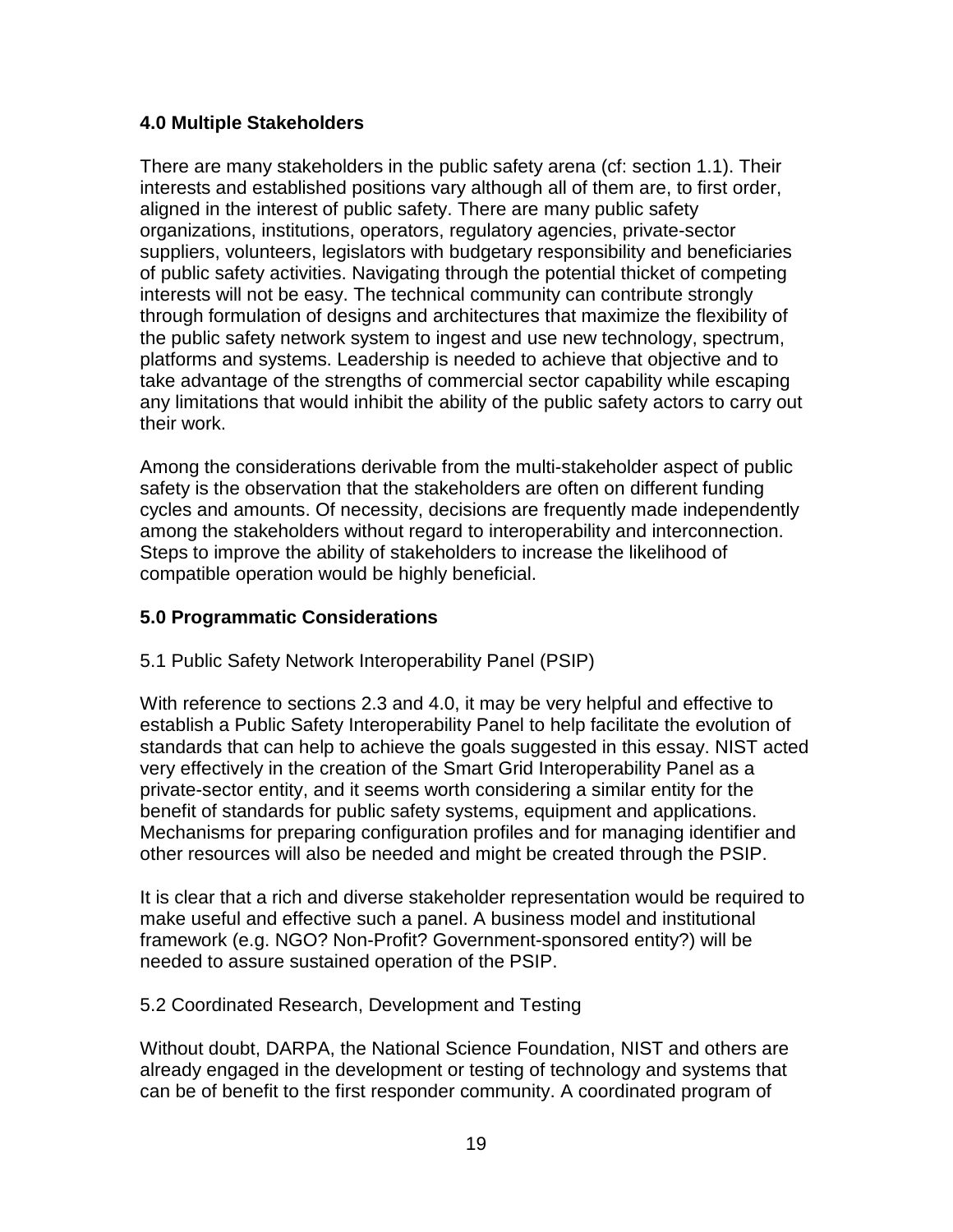research, development and testing to include private-sector, commercial activities could be an effective way to harness innovative energy. A steering/coordinating activity engaging OSTP, NSTC, NIST, DARPA, NSF, DHS,  $N1J<sup>24</sup>$  $N1J<sup>24</sup>$  $N1J<sup>24</sup>$ along with state and local agencies and private sector public safety entities may provide a platform for review of research and development activities. Funding for this work could derive from spectrum auctions, as currently provided for in legislation under consideration<sup>[25](#page-19-1)</sup>. An estimated \$300 million has been identified for the multiyear development and test effort needed to perfect the design of a national scale public safety system.

Coordinated use of test beds to assess, validate and refine technologies, prototype systems and applications could be established. Exercises involving public safety actors across the spectrum might also be undertaken in this test bed context. There exists an extensive test bed available and already in use for this purpose at the NIST Boulder, Colo., facility. In addition, there are Defense Department facilities such as Ft. Huachuca and Ft. Bliss that offer potential sites for interoperability testing between military and civilian mobile communication systems.

The creation of a private or quasi-public entity to manage the design and development of an evolvable public safety network might provide a framework for progress.

Areas for research and development could include:

Dynamic spectrum management

Policy management

Mobile, ad hoc networks and protocols

Introduction of broadcast and multi-cast facilities into the wireless and wired Internet (may require new protocol developments)

Peer-to-Peer use of LTE

 $\overline{a}$ 

Strong authentication technology and systems

Platforms for public safety applications development

<span id="page-19-0"></span><sup>&</sup>lt;sup>24</sup> National Institute of Justice that acts as the R&D arm of the Department of Justice [http://nij.gov/]

<span id="page-19-1"></span><sup>25</sup> http://www.politico.com/news/stories/1011/65644.html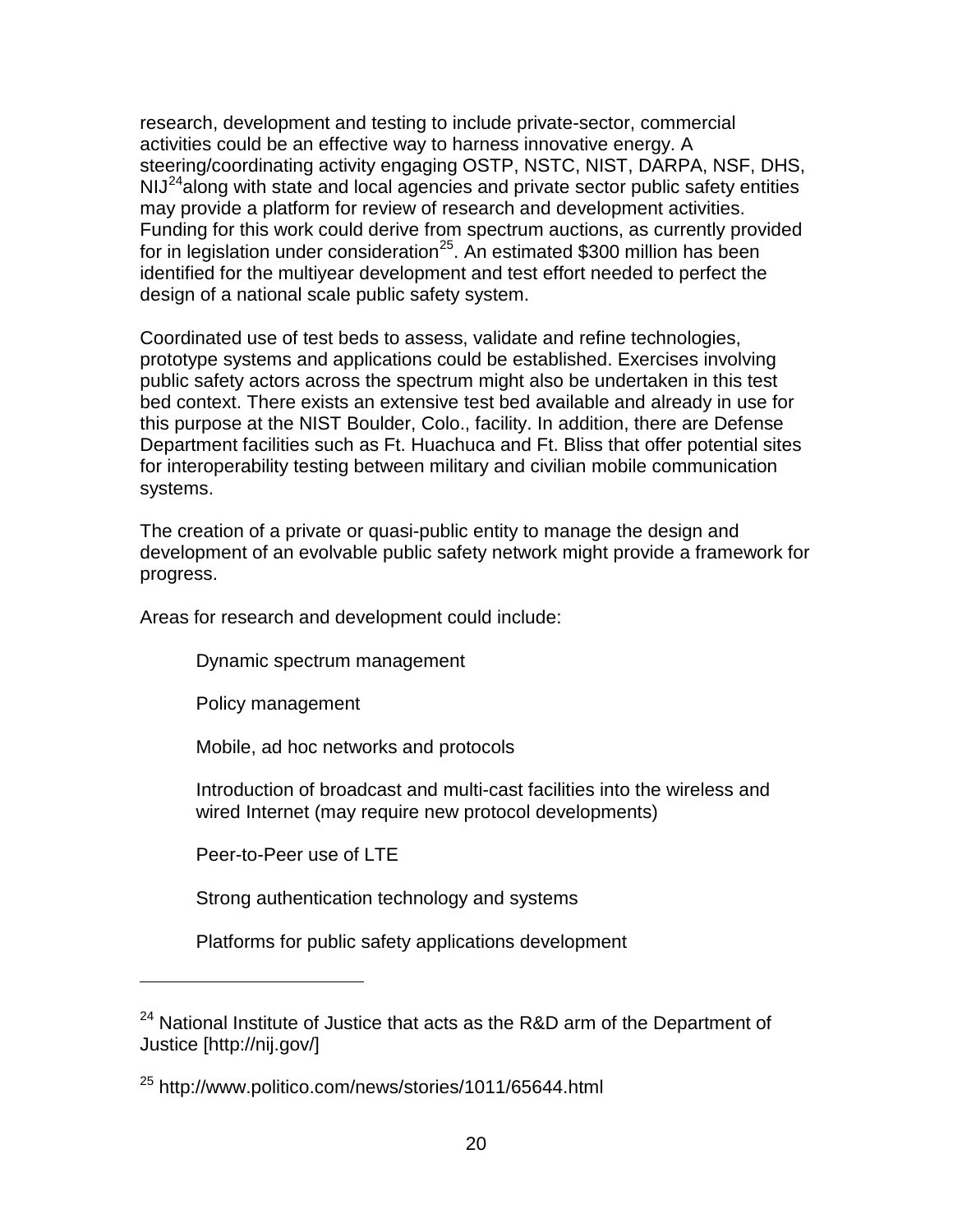Certification regimes and practices to validate safety and utility of devices and systems

Support for multimedia application and integrations

Tools for collaborative display, databases and geo-spatial information

Open Source Software Development<sup>[26](#page-20-0)</sup>

It is clear that there is a great deal of opportunity for advanced research, tool development, testing regimes and coordinating activities to make a major difference in the development of advanced public safety systems.

5.3 National Incident Management System (NIMS)<sup>[27](#page-20-1)</sup>

NIMS "provides a systematic, proactive approach to guide departments and agencies at all levels of government, nongovernmental organizations, and the private sector to work seamlessly to prevent, protect against, respond to, recover from, and mitigate the effects of incidents, regardless of cause, size, location or complexity."[28](#page-20-2) NIMS provides a consistent set of policies and procedures for multiple agencies to collaborate in preparing for and responding to an incident. These policies and procedures have implications for the kinds of communication support needed for resource management and command in an incident response. The design of the national public safety network should take into account the referenced polices and procedures found in the NIMS framework.

5.4 Training and Evaluation Program

 $\overline{a}$ 

Any successful effort to create a national-scale public safety communication infrastructure and framework will also need to incorporate a training and evaluation program to assure that the diverse actors dependent on the system have adequate training, facilities, equipment and documentation as well as operational qualifications sufficient to assure success.

<span id="page-20-0"></span><sup>&</sup>lt;sup>26</sup> <http://sahanafoundation.org/> by way of example.

<span id="page-20-1"></span><sup>27</sup> http://www.fema.gov/emergency/nims/AboutNIMS.shtm

<span id="page-20-2"></span><sup>&</sup>lt;sup>28</sup> Department of Homeland Security, "National Incident Management System," December 2008, http://www.fema.gov/pdf/emergency/nims/NIMS\_core.pdf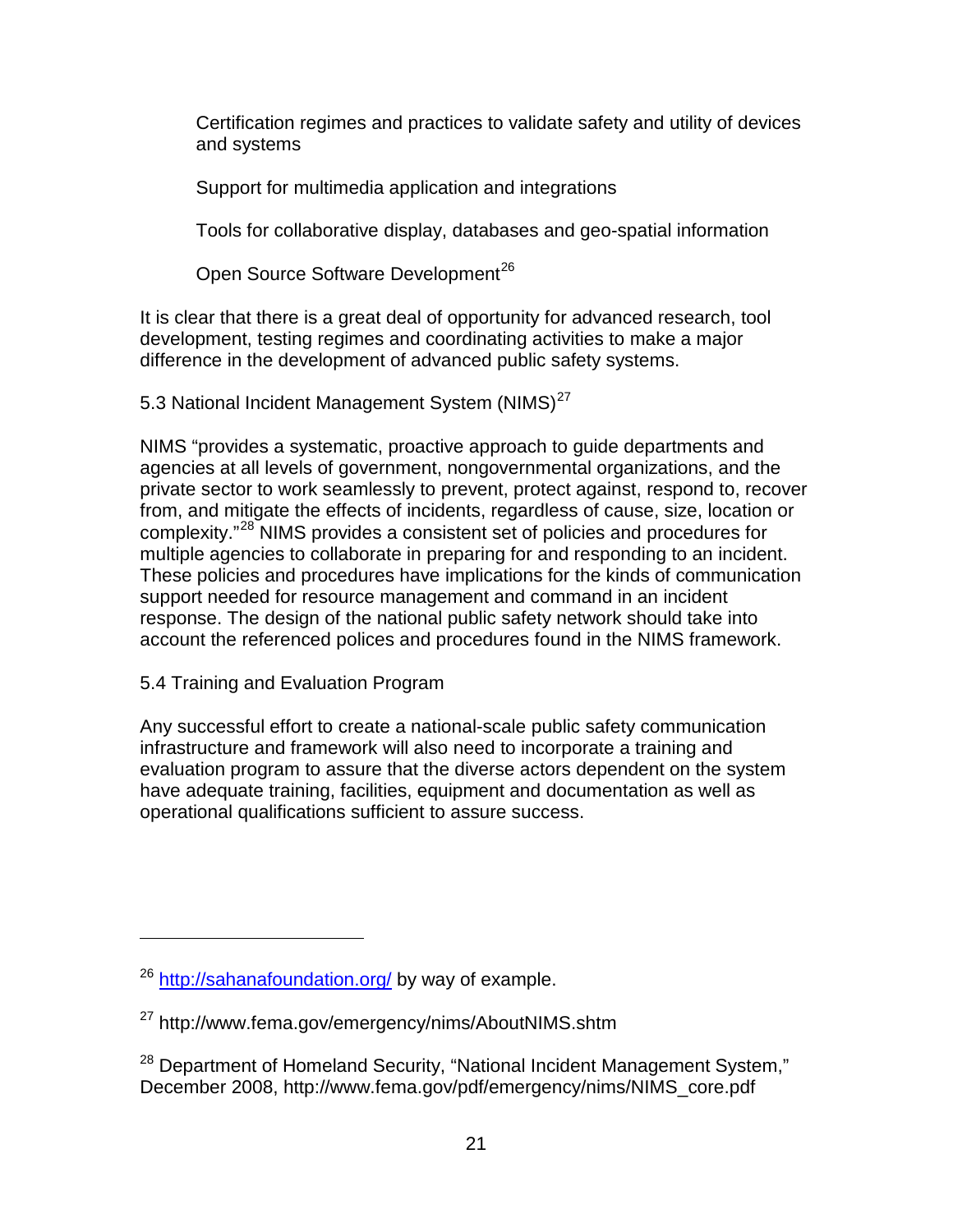## 5.5 Institutional Framework

In addition to the Association of Public-Safety Communications Officials (APCO) and its spectrum management arm (AFC), the Public Spectrum Safety Trust (PSST), $^{29}$  $^{29}$  $^{29}$  and the 3<sup>rd</sup> Generation Partnership Program (3GPP), $^{30}$  $^{30}$  $^{30}$  there are many other existing domestic and international bodies that have an interest in the design and operation of public safety communication systems and technologies. It is an open question whether an existing body or federation could be tasked with orchestrating the development of a U.S. new domestic public safety communication system, but it is clear that the process will need management, steering and oversight. A primary challenge in realizing the aspirations outlined in this essay will be the formation or adoption of an agent that can lead, manage and execute a program leading to the desired result.

# **6. Conclusions and Recommendations**

- **1. A Public Safety Capability organization should be selected or created to orchestrate the detailed design, development and coordinated operation of a new, national public safety communication system. It should include a Public Safety Interoperability Panel and resource management capability.**
- **2. The architecture of the new public safety network should:**
	- **a. Incorporate commercial technology where appropriate.**
	- **b. Extend commercial technology to achieve robustness.**
	- **c. Provide for backward compatibility or interoperability through standards adoption and/or development where feasible. including interoperation with existing and new 911 systems**
	- **d. Give high priority to cost-effectiveness and affordability.**
	- **e. Take advantage of Internet and other packet-based technologies to support multi-media communication and mobile ad hoc network formation.**
	- **f. Incorporate assigned public safety spectrum and other data communication spectrum assignments and include opportunity for sharing where feasible.**
	- **g. Incorporate strong, federated authentication and other security technology to positively identify and authorize personnel and equipment permitted in the system.**
	- **h. Incorporate advanced position location capabilities, including indoor and underground location.**

<span id="page-21-0"></span><sup>29</sup> http://www.psst.org/index.jsp

<span id="page-21-1"></span><sup>30</sup> http://www.3gpp.org/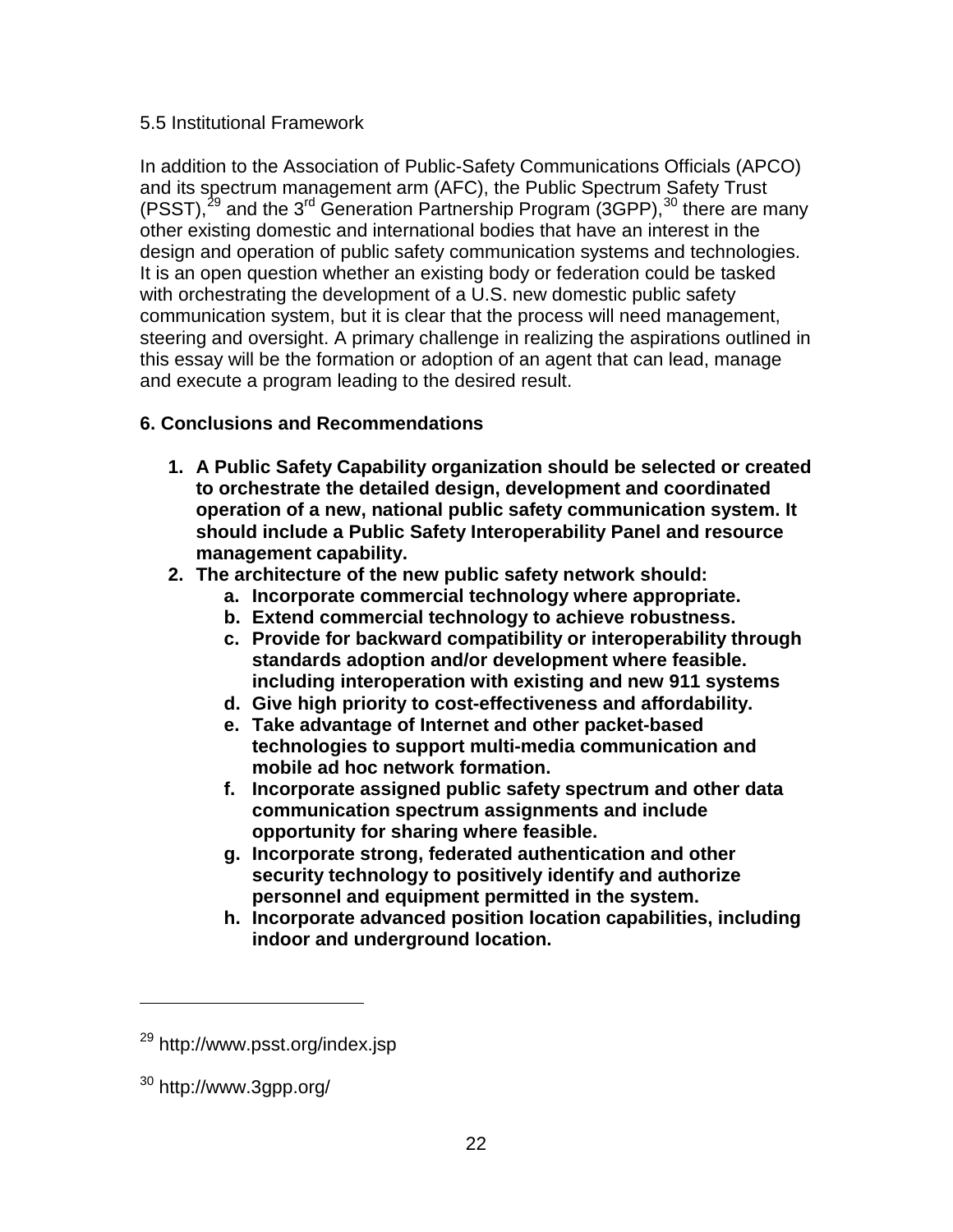- **i. Make extensive use of open national or international standards and, where appropriate, open source software.**
- **3. The development program should include substantial opportunity for coordinated development and testing of protocols, systems, devices and practices among a wide range of actors including traditional emergency responders, national homeland security elements, military, state militia, municipal, private sector public safety organizations and research agencies and institutions. Nontraditional players, including a wide range of private sector networked information industry elements, should be included.**
- **4. Persistent and sustainable testbeds should be incorporated into the program in support of long-term evolution of public safety communication standards and technologies.**
- **5. Above all, the system must be flexible and adaptable to new requirements and incorporation of new technologies and capabilities.**

# **7. Acknowledgements**

Visiting Committee on Advanced Technology (VCAT)**:**

Thomas Baer, Vint Cerf, Sujeet Chand, Uma Chowdhry, Paul Fleury, Tony Haymet, Karen Kerr, Shaygan Kheradpir, Pradeep Khosla, Michael McRobbie, Roberto Padovani, Alton Romig, Darlene Solomon, Alan Taub

VCAT acknowledges with gratitude the following individuals and organizations:

Members of the President's Committee on Science and Technology (PCAST): Mark Gorenberg, Craig Mundie, William Press, Maxine Savitz, Eric Schmidt

OSTP contributor: Aneesh Chopra

NIST and PSCR contributors and participants: George Arnold, David Atkinson [PSCR], Jason Boehm, Jeff Bratcher [PSCR], David Cypher, Donna Dodson, Cita Furlani, Patrick Gallagher, Katharine Gebbie, Ajit Jillavenkatesa, Suzanne Lightman, Doug Montgomery, Emil Olbrich [PSCR], Dereck Orr [PSCR], Alan Pentz [PSCR], Jim Schufrieder, Chuck Romine, Mark Stolorow

DARPA contributors: Kaigham Gabriel, Larry Stotts

Public sector contributors: David Boyd [DHS], Keith Bryars [FBI], Ralph Burnett [DHS], Andrew Clegg, Jeff Dulin [Charlotte NC Fire Dept.], Emily Early [DHS], Chris Essid [DHS], Anna Gomez [NTIA], Terry Hall [APCO], Regina Harrison [NTIA], Jim Hassett [NYPD], Joe Heaps [DOJ], Farnam Jahanian [NSF], Lance Johnson [NTIA], Rick Kaplan, John Leibovitz, Peter Levin, Tim Lowenstein [National Association of Counties], Cuong Luu [DHS], Gary McCarraher [Franklin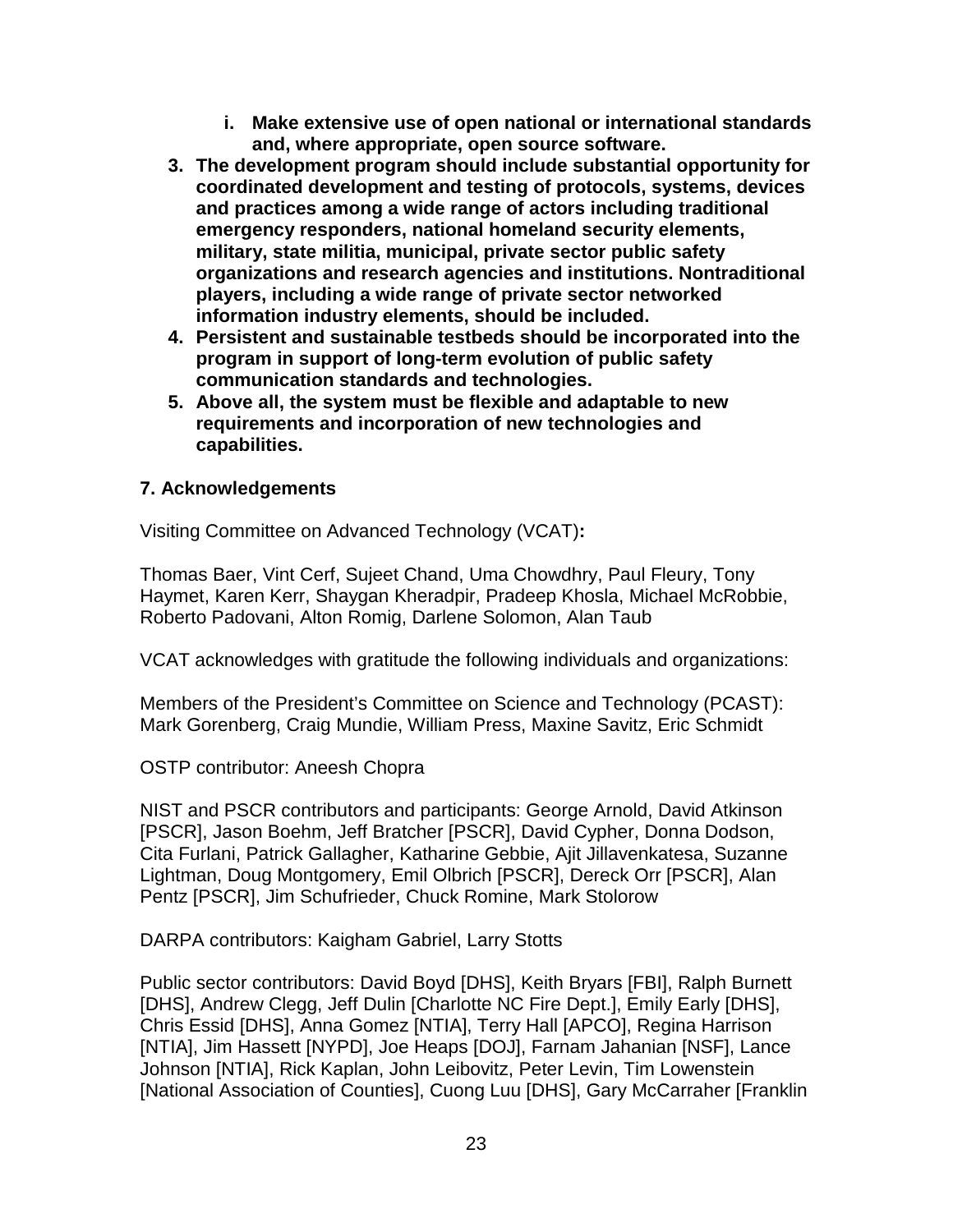MA Fire Dept.], Harlan McEwen, John Melvin [Grant County Sheriff], Dick Mirgon [APCO], Chris Moore [San Jose Police Dept.], Jon Olson [Wake County EMS], Craig Peters, Dusty Rhodes [DHS], Allan Sadowski [NC State Highway Patrol], Bill Schrier [City of Seattle], Robert Schneider, Henning Schulzrinne [FCC], Doug Sicker [NTIA], Tom Sorley [City of Houston], Lawrence Strickling [NTIA], Steven VanRoekel [OMB]

Private sector contributors: Doug Aiken [NPSTC], Coleman Bazelon, Stacy Black [AT&T], Vanu Bose [Vanu Inc], Don Brittingham [Verizon Wireless], Jim Bugel [AT&T], Michael Calabrese, Ken Carlberg, Robin Chase, John Cracolici [Cisco], Fred Frantz [L3 Communications], Kevin Gifford [Univ. Colorado], John Gustafson, Christopher Guttman-McCabe, Philip Harris, Dale Hatfield, Ajit Kahaduwe [Nokia Siemens], Brian Kassa [Nokia Siemens], Michael Katz, Paul Kolodzy, William Lehr, David Liddle , Bill Manke [Qualcomm], Michael Marcus, Preston Marshall [USC-ISI], Dennis Martinez [Harris], Mark McHenry, Milo Medin [Google], Sascha Meinrath [New America Foundation], Joseph Mitola, Michael Nelson [Georgetown University], Stagg Newman, Eli Noam [Columbia University], John Powell [NPSTC], Justin Ratner [Microsoft], Dan Reed, David P. Reed [MIT], Jeffrey Reed, Corey Reynolds [Corner Alliance], Dennis Roberson, Brian Rosen, Gregory Rosston, Andy Seybold, Bill Smith [PayPal], Darlene Solomon [Agilent], Saul Steinberg [Motorola], Marilyn Ward [NPSTC], Tony Werner, Diane Wesche [Verizon Wireless], Tony Wheeler